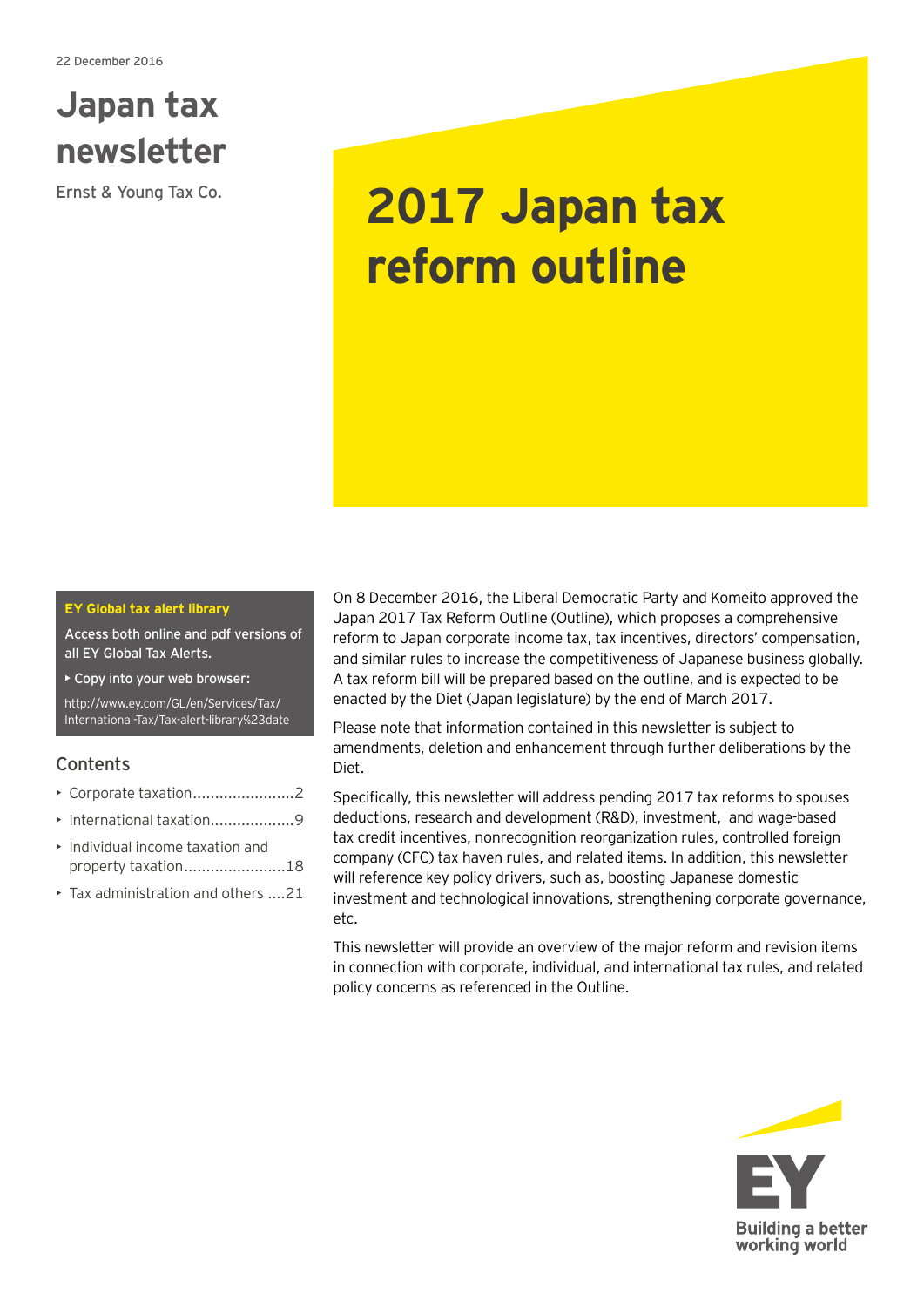## **Corporate taxation**

#### **Revisions to the R&D tax credit incentives**

The following revisions will be made to the R&D tax credit incentives.

#### **1. Revisions to gross-type credit**

As a gross-type credit, under the current rules, a credit of 8%-10% can be taken based on the R&D cost ratio (R&D costs ÷ average sales). This will be changed into a system in which the tax credit rate (6%-14%) will be linked to the pro rata increase or decrease in R&D costs, as shown below, in order to strengthen the incentive to increase investment in R&D.



*Note 1: The tax credit rate is calculated according to the following formula.*

| Increase/decrease (Note 2) | Tax credit (Notes: 3,4)               |
|----------------------------|---------------------------------------|
| More than +5%              | 9% + (increase/decrease % - 5%) x 0.3 |
| $-25%$ to $+5%$            | 9% - (5% - increase/decrease %) x 0.1 |
| More than -25%             | 6%                                    |

*Note 2: The increase/decrease percentage is calculated using the following formula.*

Increase/decrease percentage = R&D costs – 3yr average R&D cost 3yr average R&D cost

*Note 3: The maximum tax credit is 10%, but will be increased to 14% within a two-year transition period.*

*Note 4: For certain small and medium-sized enterprises (SME), the tax credit will remain at 12%, and where the increase in R&D costs is over 5%, the tax credit will increase up to 17% according to the percentage of increase.*

## **2. Repeal of the incremental-type credit and extension of the excess-type credit**

The Outline proposes a repeal to the incremental-type credit. However, the excess-type credit will be extended by two years.

#### **3. Top-up measure for the gross-type credit**

If the R&D cost ratio (R&D costs  $\div$  average sales) is over 10%, a "top-up" measure can be applied to the gross-type credit maximum (25% of current year corporate tax). Depending on the R&D cost ratio (10%-15%), the total cost incentive maximum may be increased to 35%.

#### **4. Special R&D costs (open innovation)**

With regards to open innovation R&D costs (for which the tax credit was increased and the scope was expanded in the 2015 tax reforms), with the aim of encouraging further advancement, reforms will be made to: (i) expand the types of costs eligible for tax credits, (ii) improve flexibility in the case of additions or changes to cost items due a contractual change, and (iii) simplify the confirmation process of expenses by counterparty.

#### **5. Addition of service development costs**

In order to incentivize new business development in the quaternary industries (including IT, big data, AI, and similar services), service development costs in the quaternary industry will be included in the scope of R&D costs eligible for tax credit. Eligible service development costs will include materials, personnel, business and outsourcing expenses required to (i) collect large volumes of data using automated devices or technology, (ii) analyze the collected data (iii) develop new services using the data and principles found from the data analysis, and (iv) observe and record the effect of the new services or the principles found.

Examples of such service development expenses are: expenses of a health care service which provides optimal fitness plans through collection and analysis of individuals' health data using sensors; and expenses of an agricultural support service which provides effective agricultural data through collection and analysis of soil temperature data using sensors, etc.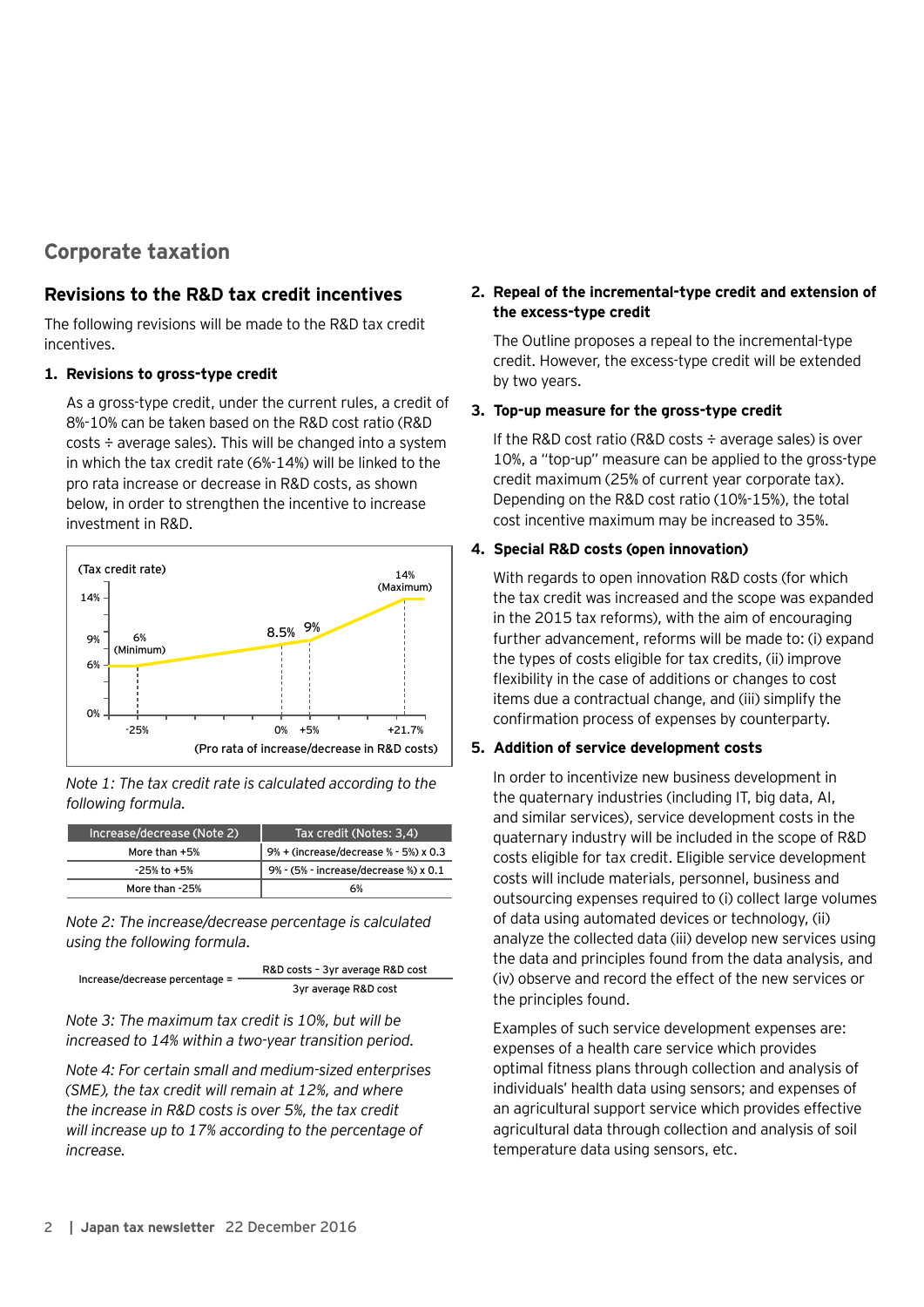The previously existing requirements for applying the special R&D tax credits were strict and in practice did not function as a true incentive. However, under the new reforms, administrative procedures will be somewhat relaxed and it should be easier to use the system. Also, now that service development costs will be included in the scope of R&D costs, credits can be applied to types of business that were excluded under the current rules.

## **Wage increase incentive**

The tax credit incentive given for increases in salary payments by employers (the wage increase incentive) will be expanded as follows.

#### **1. Average salary requirement**

For companies other than qualified SMEs, one of the three requirements in the current rules is that average salary payments exceed average salary payments in the previous fiscal year. This will be amended to an increase of at least 2%. The wage increase incentive applied to business scale taxation will be revised in the same manner.

On the other hand, if the requirements are fulfilled, in addition to the current tax credit of 10% of the increase in employer's salary payments, an extra tax credit of 2% of the lower of either the increase over the base year or the increase over the previous fiscal year will be added. Thus, a maximum total tax credit of 12% of the increase in employer's salary payments may be available.

#### **2. Credit increase for SMEs**

In the case of small or medium enterprises, if the average salary payments is at least 2% over the average salary payments in the previous fiscal year, in addition to the current tax credit of 10% of the increase in employer's salary payments, an extra tax credit of 12% of the lower of either the increase over the base year or the increase over the previous fiscal year will be added. For SMEs, a maximum total tax credit of 22% of the increase in employer's salary payments may be available.

In order to improve the incentive to raise wages, the average wage requirement will be strengthened, while an additional tax credit will be given where the requirements are satisfied. In particular, a large additional credit will be introduced for SMEs, which often have a relatively weak fiscal base, so that the burden from increasing wages can be relieved.

## **Directors' compensation taxation**

As an increasing number of companies have restructured their director compensation under stricter corporate governance rules, the treatment of directors' compensation under Corporate Tax Law will also be revised to take into account such change. Current rules contain strict deductibility limitations on variable director compensation in order to prevent the arbitrary adjustment of taxable income. Deductions for certain restricted stock became permissible under the 2016 reforms, drawing attention from many listed companies. In the 2017 reforms, the range of performancelinked compensation indicators will be expanded and stock compensation, other than from restricted stock, will be deductible, so it is expected that companies will be able to more easily revise their directors' compensation policies.

#### **1. Performance-linked compensation**

Operating companies under a holding company can currently not take a tax deduction for performance-linked compensation. The revised rule will expand the scope to companies in a 100% controlled relationship by a nonfamily company.

In addition, the types of indicators for deductible director compensation linked to profit will be expanded to include indicators based on the stock market and revenues. Indicators covering multiple years will also be allowed.

Currently, it is required to limit the compensation up to a given amount. In the case of stock compensation linked to profit, in the future it will also be possible to provide a limit to the number of shares to be issued, not a fixed monetary amont.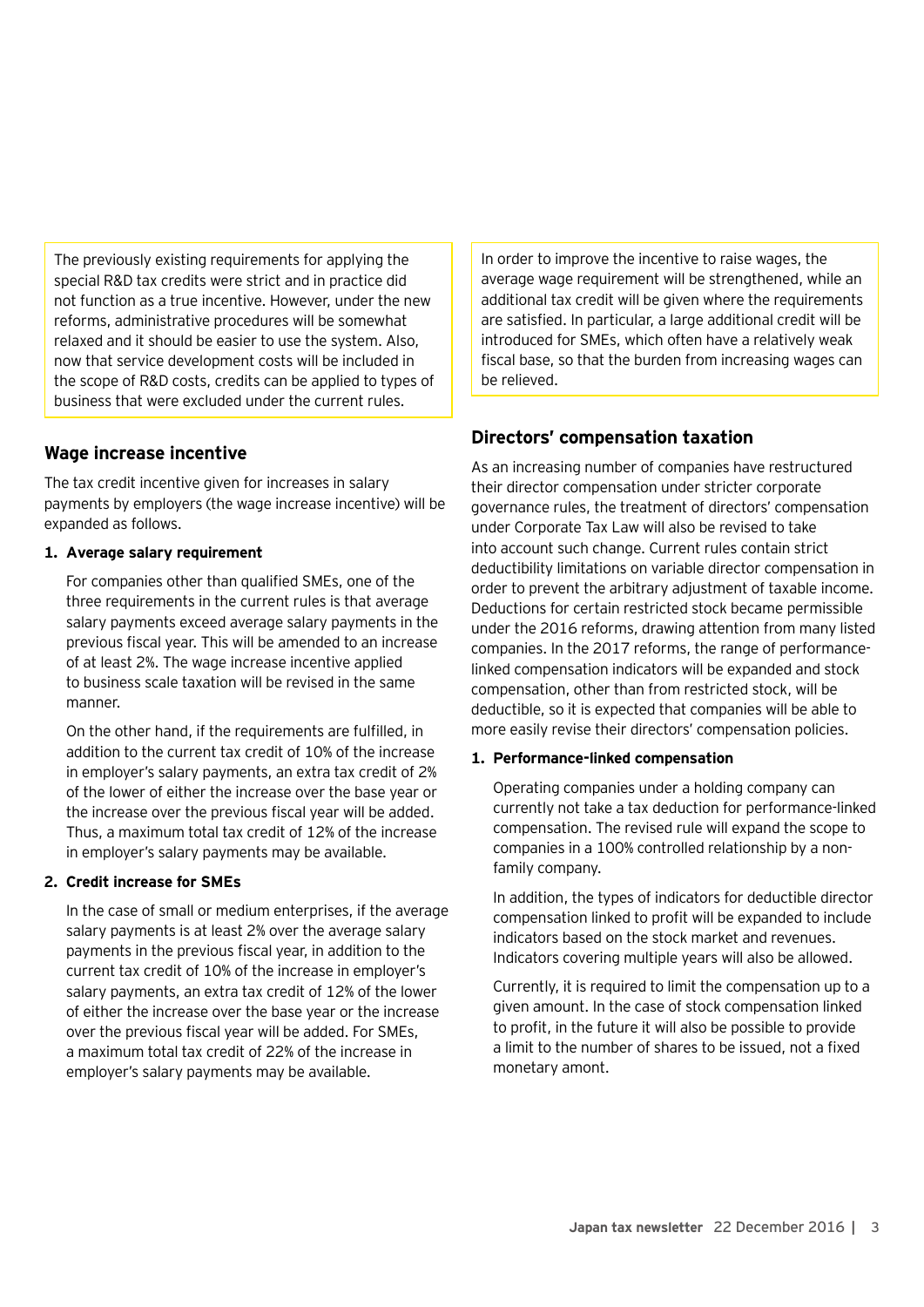#### **2. Profit-linked severance payment and stock option classification**

Severance payments will be included in profit-linked compensation, and profit-linked severance payments that do not meet the deduction requirements for profit-linked will not be deductible. Also, compensation provided in the form of a stock option, which had not been covered in the scope of deductible directors' compensation, will be included in either pre-determined compensation or profitlinked compensation.

#### **3. Revisions to pre-determined compensation**

Compensation on which a pre-determined number of shares or stock options are issued at a designated time will be added to the scope. This is limited to those issued by the company receiving the service or a company that directly or indirectly owns more than 50% of outstanding shares of that company.

Also, certain restricted stock will be excluded from predetermined compensation.

#### **4. Net pay as regular, fixed compensation**

Under the revised rules, regular compensation will be considered as fixed compensation if the net pay after withholding social security premiums and taxes will be regular. Thus, the scope of regular, fixed compensation has been broadened to included net salary schemes.

#### **5. Restricted stock or stock options for non-residents**

Under the 2017 reform, in the case where restricted stock or stock options are issued to a non-resident, it is deemed that service is rendered when compensation is taxed in Japan as if that person were a resident. As such, restricted stock or stock options for some nonresidents were not deductible under the current rules because compensation is not taxed in Japan. Under these reforms, this will be made deductible.

#### **6. Timing of application**

Severance pay, restricted stock and stock option related reforms will be effective for resolutions for payment or issues on or after 1 October 2017 and the other reforms will be effective for resolutions for payment or issues on 1 April 2017.

Although it has been some time since the performancelinked compensation rules were introduced, it was difficult to satisfy the requirements for deduction in many cases and so it was not widely used. With the clarifications of performance indicators in the 2016 reforms and the expansion of scope under the 2017 reforms, particularly the allowance of stock-linked compensation, the scope of deductible directors' compensation should broaden. Even for companies that were planning for such compensation to become deductible, it will be important to establish a director compensation structure appropriately, considering the tax impact and costs to ensure an optimization of the company's effective tax rate.

## **Restriction of preferential measures for SMEs under the Special Taxation Measures Law**

Application of the preferential measures for SMEs related to corporate tax and inhabitants tax in the Special Taxation Measures Law (e.g., R&D and wage-based tax credits, and reduced tax rates) will be suspended when average income (over the last three fiscal years) exceeds JPY1.5 billion. This reform is applicable to fiscal years starting on or after 1 April 2019.

## **Longer extension of filing due dates**

The filing due date may be extended by four months (six months from accounting closing; currently two months from accounting closing, or three months after application of the special measure) for corporate tax, inhabitants tax and enterprise tax if an accounting auditor is appointed and if the annual general shareholders' meeting cannot be held within three months of account closing due to the articles of incorporation, subject to the District Tax Director's approval (or Prefectural Governor for enterprise tax).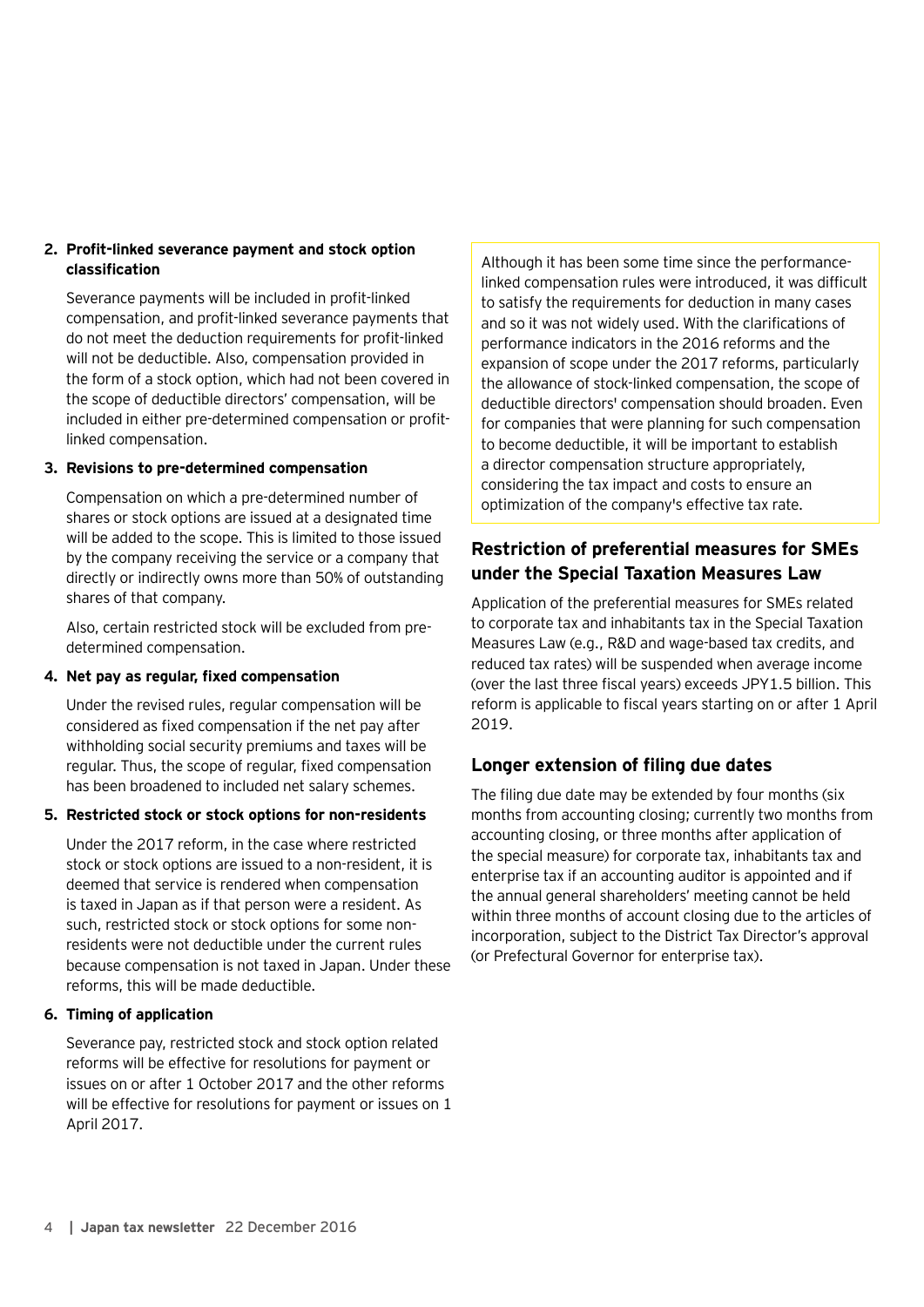In the past, the corporate tax filing due date had caused difficulties and was an obstacle to flexibly deciding the date of the annual general shareholders meeting. Companies will now have sufficient time for dialogue with investors. In order to extend the filing due date beyond three months after the account closing date, the voting rights date at the general shareholders meeting and the timing of submission of the annual report should first be looked at. Then, the possibility of holding the general shareholders meeting at least four months after the account closing date should be carefully taken into consideration.

## **Change to the timing of local corporate tax rate and inhabitants tax rate reforms**

On 18 November 2016, the Diet passed several tax reforms to postpone changes of certain corporate tax rates. Effective 1 October 2019, local corporate tax will increase to 10.3% and inhabitants tax will reduce to 7.0%.

These reforms have very little impact on the total effective tax rate, however in the tax effect calculations for companies applying consolidated taxation, it may be necessary to revise the effective rate for national tax and the effective rate for inhabitants tax applied to future fiscal years.

## **Reorganization taxation rules**

The reorganization taxation rules will be revised as follows.

#### **1. Introduction of spin-off taxation rules**

Under the current rules, when spinning off a business or subsidiary from your own company and transferring to party with which there is no control relationship, capital gains are incurred by the company spinning off the business/subsidiary and the shareholder is subject to (deemed) dividend taxation.

However, after these reforms, spin-off taxation rules will be introduced making the spin-off of certain businesses and subsidiaries into tax-qualified reorganizations (incorporation-type splits and distributions in kind of wholly-owned subsidiaries). As such, for spin-offs that

fulfill certain requirements, companies will not be subject to capital gains taxation on shares of their own subsidiary or business, and general shareholders will not be subject to (deemed) dividend taxation.

Tax qualification requirements will be set for both (1) business spin-offs and (2) subsidiary spin-offs. Specifically, in addition to the employee continuance requirement, business continuance requirement, director participation requirement and important asset and liabilities transfer requirement (splits only), the following requirements will be established.



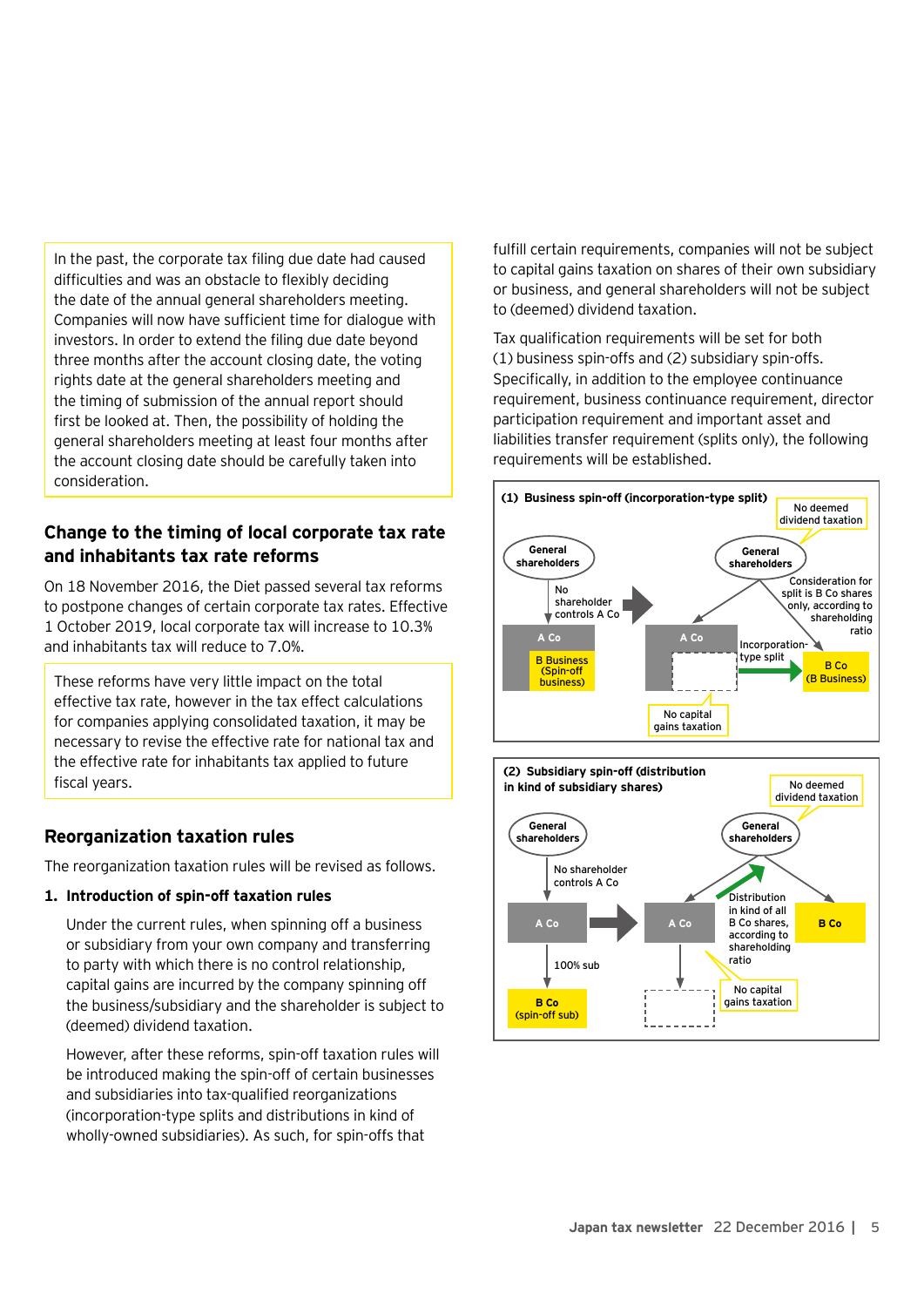| <b>Tax</b><br>qualification<br>requirement                | (1) Business spin-off                                                                                                                                                                      | (2) Subsidiary spin-off                                                                                                                                                                                                      |  |
|-----------------------------------------------------------|--------------------------------------------------------------------------------------------------------------------------------------------------------------------------------------------|------------------------------------------------------------------------------------------------------------------------------------------------------------------------------------------------------------------------------|--|
| Consideration<br>requirement                              | Only the shares of the split<br>succession company are<br>issued, according to the<br>number of shares held by<br>the shareholders in the split<br>company                                 | Only the shares of the<br>subsidiary are issued,<br>according to the number<br>of shares held by the<br>shareholders in the company<br>which executes the distribution<br>in kind                                            |  |
| Non-control<br>relationship<br>continuance<br>requirement | The split company was not<br>controlled by another party<br>before the split and the split<br>succession company will<br>continue to not be controlled<br>by another party after the split | The distribution in kind<br>company was not controlled<br>by another party before the<br>distribution in kind and the<br>subsidiary will continue to not<br>be controlled by another party<br>after the distribution in kind |  |

*Note: If a Japanese company distributes only shares of a wholly-owned foreign subsidiary through a distribution in kind to a foreign shareholder, a foreign shareholder will be subject to capital gains taxation related to shares in a Japanese company. This measure is to prevent loss of opportunity of taxation later on when foreign company shares are distributed to a non-resident (refer to International taxation).*

New spin-off taxation rules will be introduced to encourage flexible reorganizations by businesses using spin-offs and to help improve international competitiveness from a tax perspective (concentration on core businesses and resolving conglomerate discounts). Under the current regime, reorganizations with non-controlling parties are non-tax qualified, unless the joint business requirement is fulfilled. However, with the introduction of these spinoff taxation rules, a new type of tax-qualified reorganization will be possible.

#### **2. Revisions to market valuation rules of assets in share exchanges and tax consolidation**

Effective 1 October 2017, assets with a book value less than JPY 10 million will not be subject to Japan's market valuation rules, with respect to starting or joining a Japan tax consolidated group or non-tax-qualified share exchanges.

In current practice, market valuation of self-created goodwill was conducted as part of market valuation of assets, however this reform should exclude selfcreated goodwill with no book value from market valuation.

#### **3. Revisions to reorganization taxation rules**

(a) Revisions to taxation rules on making subsidiaries wholly-owned through cash consideration (squeeze outs)

In practice there are generally three methods of acquiring shares from minority shareholders by cash consideration: (1) process fractional shares subject to a class-wide call; (2) process fractional shares in share consolidations; or (3) demand a share cashout. Three methods are dealt with specifically under reorganization taxation rules.

Under these reforms, if the same qualification requirements are fulfilled as those for intra-group share exchanges, the wholly-owned subsidiary will not be subject to market valuation of assets upon starting or joining a tax consolidation group, the same as for squeeze outs by tax-qualified share exchanges. Also, it will be permitted to carry forward net operating losses incurred before the start of or joining the tax consolidation group as specified consolidated losses.

On the other hand, if the qualification requirements are not satisfied, the assets of the wholly-owned subsidiary will be subject to market valuation, the same as for squeeze outs by non-tax-qualified share exchanges.

These reforms are applicable to reorganizations carried out on or after 1 October 2017.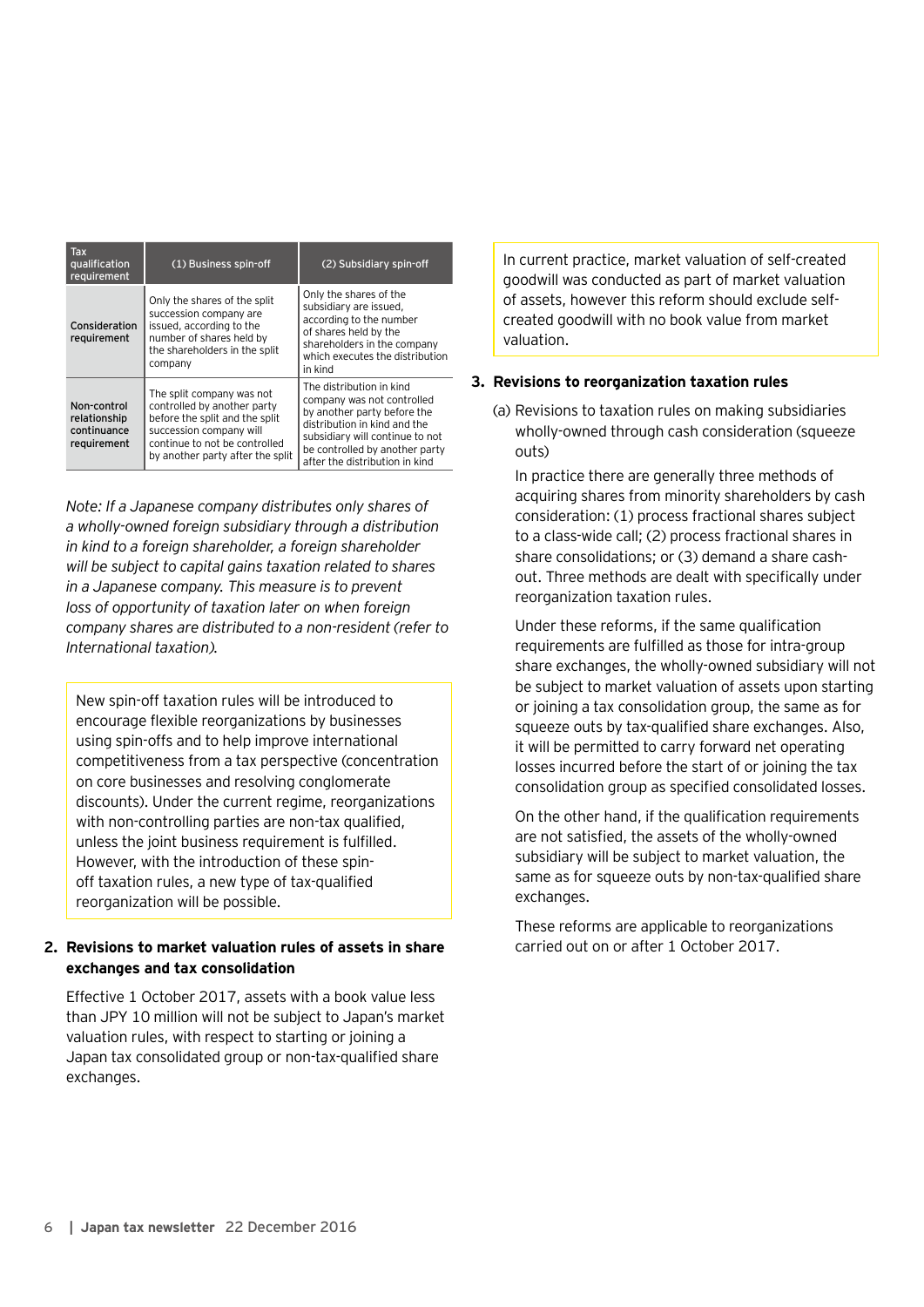(b) Revisions to the qualification requirements for reorganization

Consideration paid to minority shareholders in a share exchange or an absorption-type merger where at least 2/3 of outstanding shares are held will be excluded from determination of the consideration requirement. As such, when paying cash consideration to minority shareholders, it is assumed that these reorganizations are treated as tax-exempt, provided the other qualification requirements are satisfied.

The above changes are applicable to reorganizations carried on or after 1 October 2017.





Under the current rules, when carrying out a share exchange by cash consideration, the market valuation of assets of the wholly-owned subsidiary is necessary as a non-tax-qualified reorganization. As such, there were cases in which, in order to avoid market valuation of assets in a non-tax-qualified reorganization, companies acquired most of the outstanding shares and using either the shares subject to class-wide call, share consolidation or demand for share cash-out method, acquired shares from minority shareholders by paying cash consideration to complete the squeeze out. Since such methods are similar in economic substance to a share exchange by cash consideration, the new measure applies the same reorganization taxation rules as share exchanges. Under the reform in (b) above, the consideration requirement will be excluded from the qualification requirements for share exchanges where at least 2/3 of outstanding shares are owned, so even when processing of fractional shares subject to class-wide call by cash compensation, there will be no great difference for tax purposes compared to share exchanges, provided the other qualification requirements are fulfilled.

#### **4. Revisions to the qualification requirements**

(i) In the qualification requirements for intra-group divisive-type splits, the continuous control relationship requirement will be relaxed to require that the relationship between the controlling company and succeeding company is expected to continue (currently, it is the relationship between the controlling company, the split company and the succeeding company).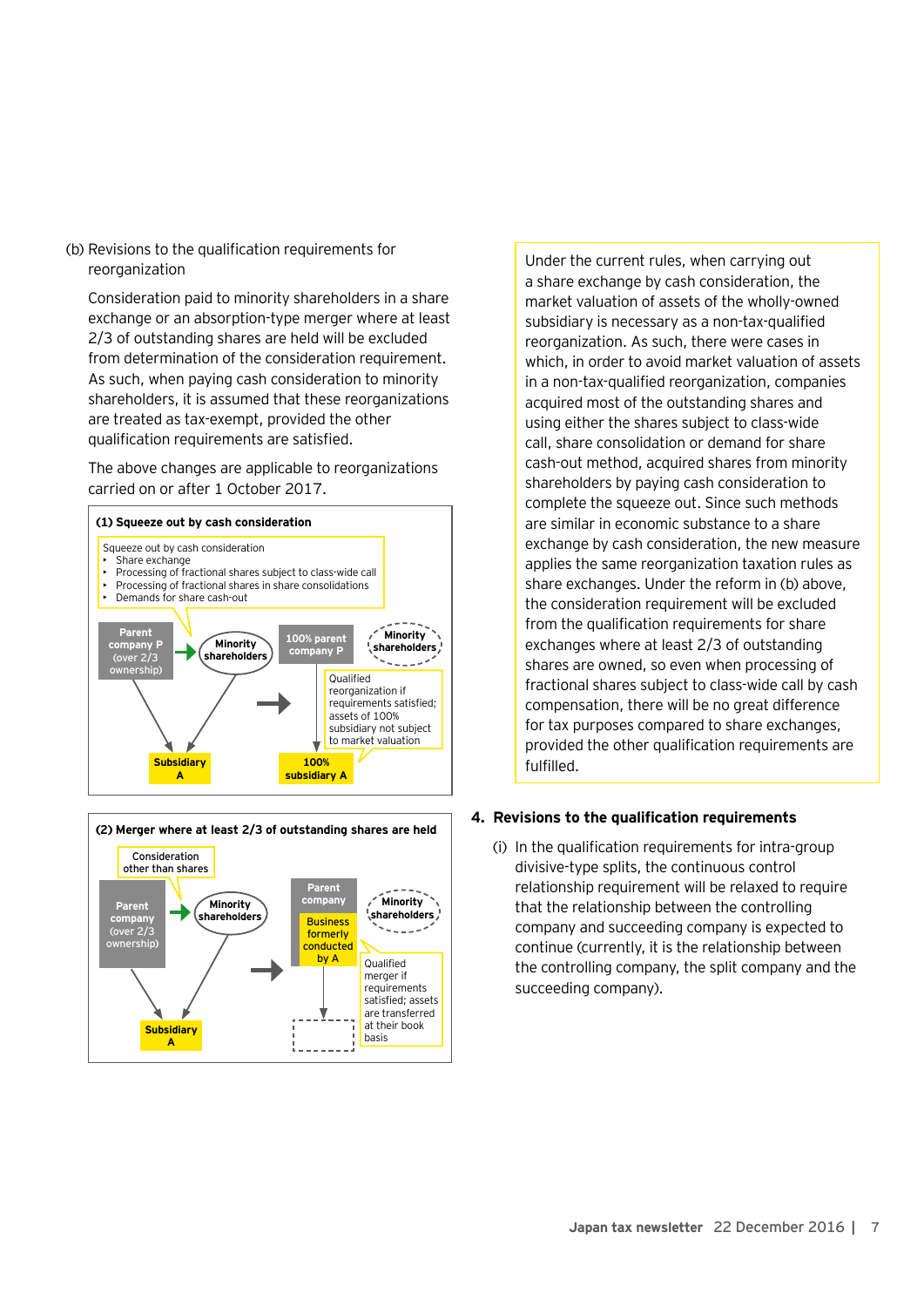- (ii) In the qualification requirements for mergers, divisivetype splits, share exchanges and share transfers conducted for joint business purposes, the continuous shareholding requirement will be changed so that the shareholders of a corporate group which owns over 50% of outstanding shares of the acquired company is expected to continuously hold all of the shares of the acquiring company from which the issue was received (currently, the number of shares of the acquired company which is owned by the shareholders that is expected to continuously hold all of the shares of the acquiring company, limited to where there are less than 50 shareholders, is at least 80% of outstanding shares).
- (iii) The above reforms are applicable to reorganizations carried out on or after 1 October 2017.

#### **5. Depreciation method for goodwill, asset adjustment account and liability adjustment account**

The Outline proposes a monthly-based calculation for depreciation/amortization limit in the year of acquisition of goodwill, asset adjustment accounts, and liability adjustment accounts.

## **Others**

#### **1. Support for small and medium-sized enterprises**

- (a) Extension of the SME investment incentive The special measure for tax credit or special depreciation when a SME conducts certain capital investments will be extended to 31 March 2019.
- (b) Expansion of the top-up measure to the SME investment incentive (lump-sum depreciation for productivity-enhancing equipment)

The incentive will be converted into the SME corporate operation enhancement taxation rules and all tools, devices, equipment and fixtures will be added to the scope of covered assets. Under these rules, SMEs that use certain business assets as part of production equipment (machinery, devices, tools, equipment, supplies, fixtures and software) can benefit from a lump-sum depreciation or take a tax credit of 7% (10% in the case of designated SMEs).

(c) Extension of the special measure for reduced tax rates for SMEs

The special measure which reduces the corporate tax rate of SMEs from 19% to 15% (applicable for annual taxable income under JPY 8 million) will be extended by two years to fiscal years that begin before 31 March 2019.

#### **2. Extension of application of deferred tax reserves for replacement of specified assets**

The special measure for taxation in the case of replacement of specified assets (deferred tax reserves) will be revised and extended by three years up to 31 March 2020.

#### **3. New regional investment incentive**

In order to encourage investment in new businesses which have a ripple effect on regional economies, investment in certain equipment that is used for that regional-based business and is based on an accredited business plan is eligible for selection of either special depreciation of 40% of the acquisition cost (20% for buildings) or a tax credit of 4% of the acquisition cost (2% in the case of buildings).

#### **4. Revision of filing requirements**

Filing requirements for the application of foreign tax credit, R&D tax credit and other credits will be clarified. The specific clarifications will be regarding evidence to be provided by the taxpayer and requirements for initial filing. By making it clear that under certain circumstances the tax credit amount can be changed, situations where the tax office director makes a tax increase correction shall result in the tax credit amount increase to be adjusted accordingly.

In the current system, in the event that increases in corporation tax based on audit are accompanied by an increase in the amount of foreign tax credit, research and development tax credit and other credits, there is a need for the credits to be corrected after a request is made by the taxpayer to do so. This procedure will no longer be necessary after the implementation of the reform.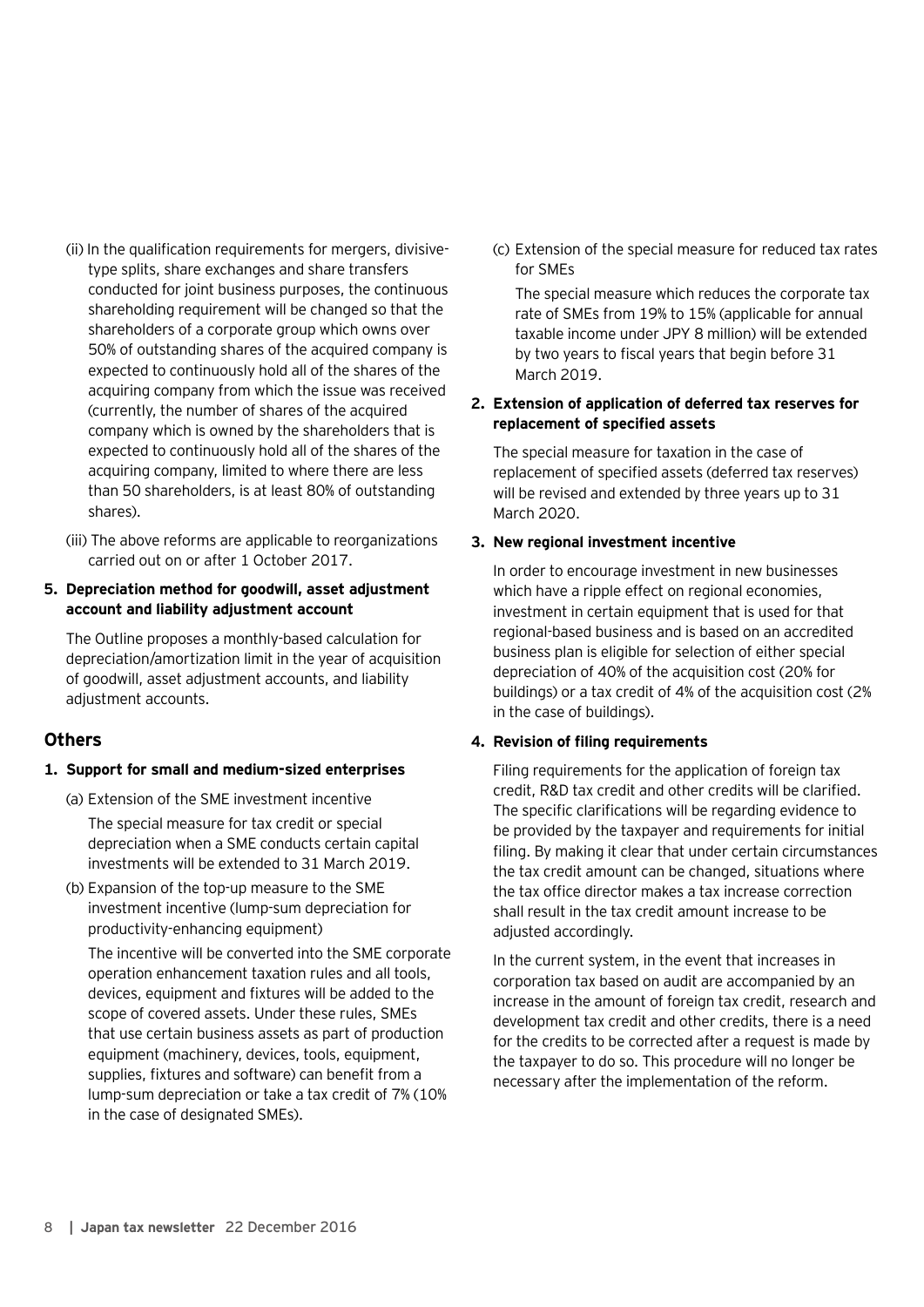## **International taxation**

## **Revision of the Japanese controlled foreign subsidiary (CFC) rules (or so-called "foreign subsidiary income inclusion rules")**

The following revisions shall be made to the special provisions of income tax related to specified foreign subsidiaries of domestic entities (so-called "Foreign subsidiary income inclusion taxation"). These are the Japanese equivalent to most countries' CFC rules.

#### **1. Determination of foreign entities subject to income inclusion**

a The indirect ownership ratio for the determination of a foreign related company shall be calculated based on the equity ratio of a foreign entity with a chain relationship with a domestic company through the ownership of more than 50% of equity. (Refer to Figure 1(a)).



#### **(Figure 1)**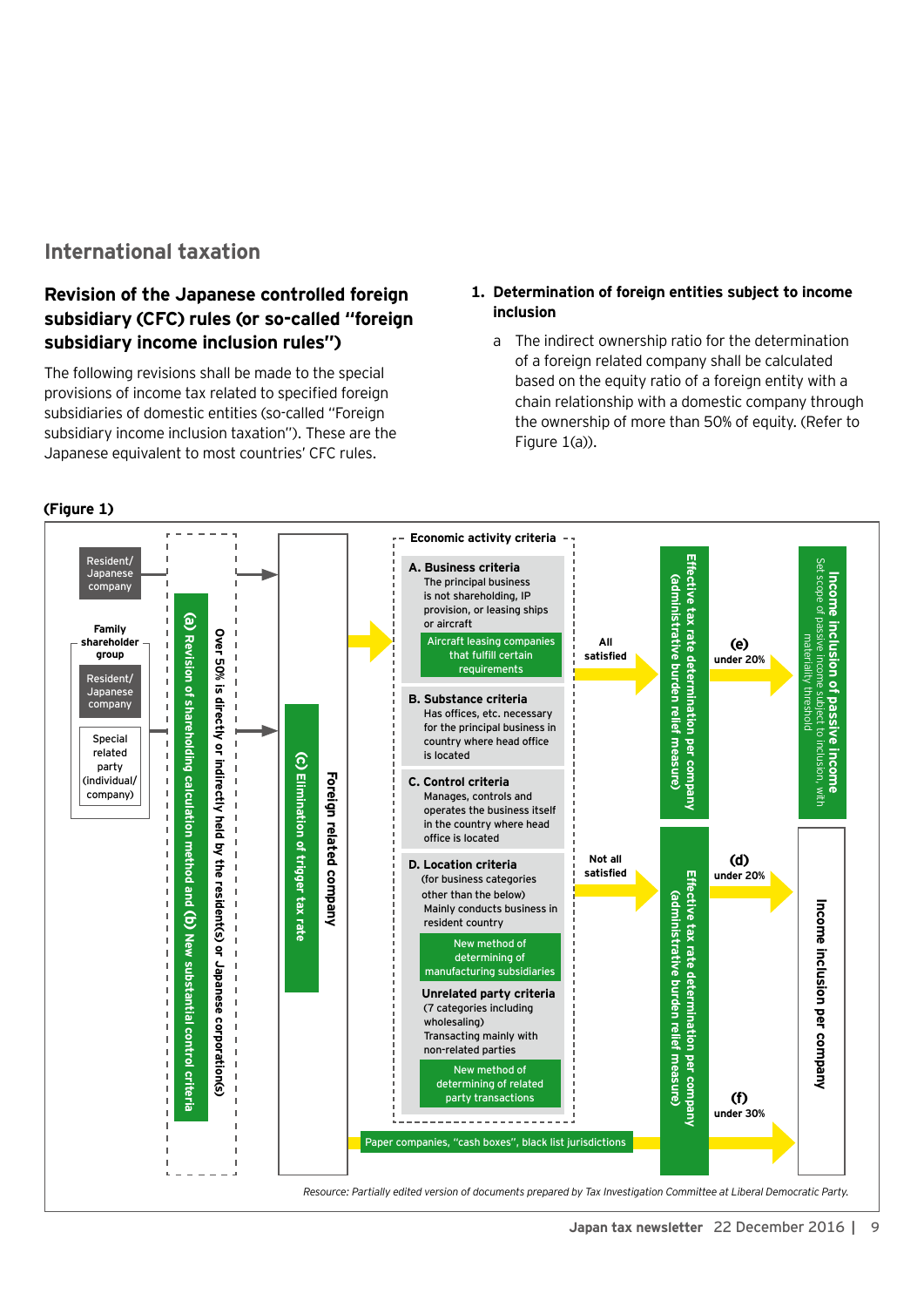Under current law, the method of calculating the indirect shareholding percentage for the determination of foreign related companies uses a "multiplication formula", therefore it is necessary to consider minority shareholders as well. As such, in cases where a Japanese corporation and a foreign corporation (listed company) each own 50% of a joint venture ("JV") abroad, under the existing rules, if a Japanese corporation held just one listed share of the foreign corporation through a stock market, the JV was deemed to be a foreign related company. However, after this reform, it should no longer be deemed as such. (Refer to Figure 2)

#### **(Figure 2)**



b When there is a relationship between a resident or domestic entity and a foreign entity in which the resident or domestic entity is able to make claim to basically all of the foreign entity's residual property, the foreign entity shall be included in the scope of foreign related companies and the resident or domestic entity shall be subject to income inclusion. (Refer to Figure 1(b))

Under current law, the determination of foreign related companies is based solely on legal form based criteria relating to the shareholding ratio (over 50%). As such, in cases where there is no equity relationship but the foreign subsidiary is substantially controlled through a contractual relationship or use of a trust, etc., it was not subject to income inclusion. Under these reforms, substance criteria will be introduced in addition to the legal form criteria so that tax evasion can be prevented.

c The tax burden ratio criteria (so-called "trigger rate") to determine whether foreign related companies are specified foreign subsidiaries shall be abolished. (Refer to Figure 1(c)).

Under current law, the determination of whether a foreign related company is a specified foreign subsidiary subject to income inclusion is based on the tax burden ratio (trigger rate of 20%). However, as a result, income which did not have economic substance was not subject to income inclusion as long as the tax burden ratio was 20% or more. These reforms abolish the simple trigger rate concept and income of paper companies will, as a rule, be subject to income inclusion on an entitywide basis (although a 30% high-tax rate exemption criteria will be introduced). The 20% rate will be retained from the current system as an exemption threshold so that the administrative burden of companies does not increase unduly. Also, similar to the inclusion of passive income under the current regime, under new partial income inclusion rules, certain new types of passive income will be included with parent company income. (Refer to Figures 1d-f).

#### **2. Income inclusion taxation on an entity-wide basis (Refer to Figure 1-(d))**

a Exemption criteria

The following revisions shall be made to the exemption criteria for entity-wide income and amended as economic activity criteria for income inclusion. Foreign related companies that do not satisfy any of the economic activity criteria shall be subject to income inclusion on an entity-wide basis. The new economic activity criteria will maintain the framework of the existing four exemption criteria (business criteria, substance criteria, control criteria and location or unrelated party criteria) with some items revised.

i Business criteria

For foreign related companies engaged mainly in the business of leasing aircraft, those that satisfy the requirement that officers or employees are engaged in all of the activities deemed normally necessary to properly execute the leasing of aircraft in the country where head office is located are considered to satisfy the business criteria.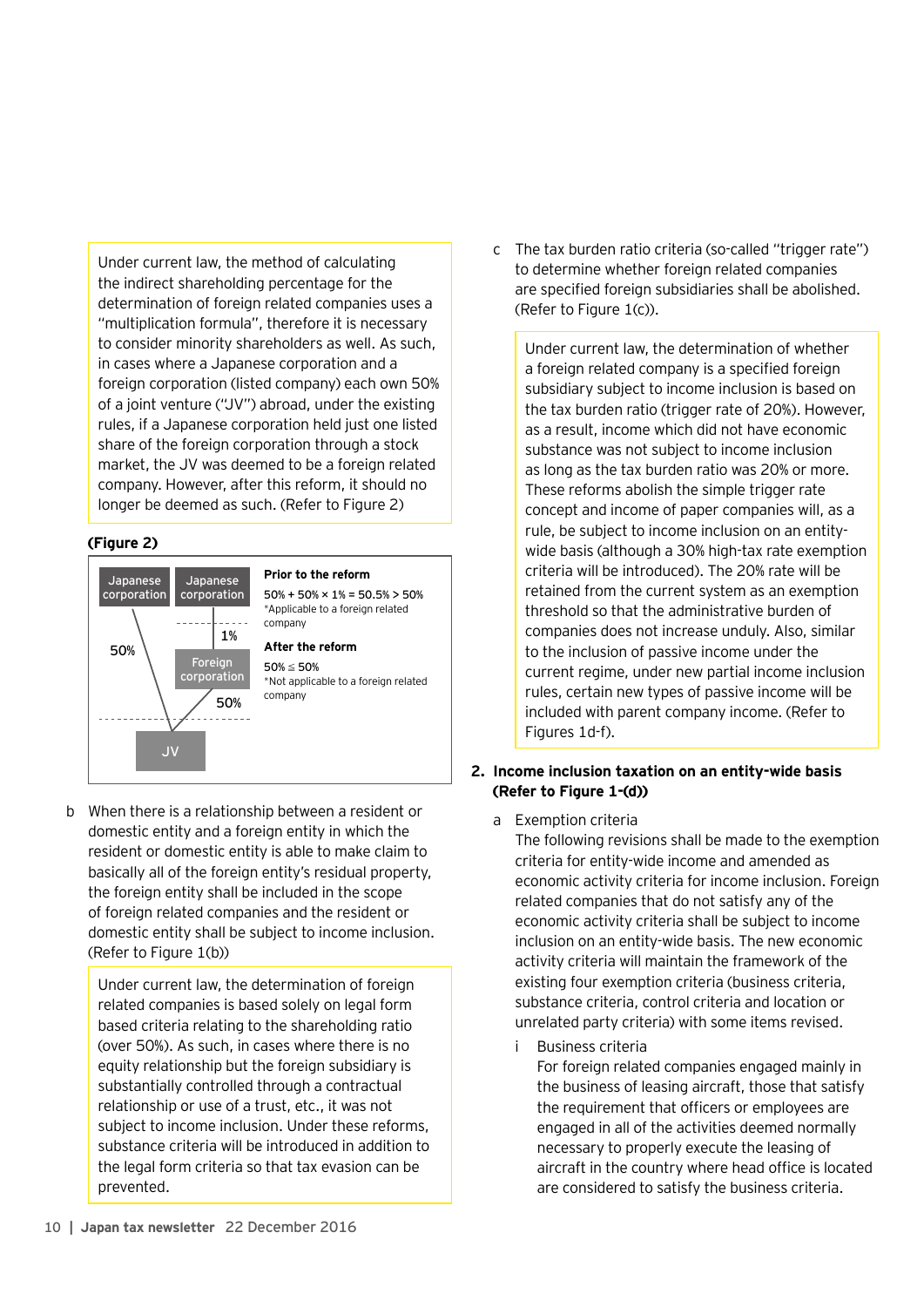- ii Substance and control criteria The determination of substance and control criteria of certain foreign related companies operating insurance businesses has been amended specifically for those licensing according to the regulations of the country where head office is located equivalent to the Japanese Insurance Business Act (insurance consignor). In the event that an entity (insurance consignee) which is entrusted for insurance business tasks by the foreign related companies when the foreign related company applies for the licenses, and which meets certain requirements satisfies the substance or control criteria, the foreign related companies are considered to satisfy the substance or control criteria.
- iii Location criteria

Changes will be made to the location criteria for foreign related companies engaged mainly in the business of manufacturing, in order to determine whether they can be recognized to be actively involved in manufacturing in the country where the company's head office is located, through material manufacturing activities.

- iv Unrelated party criteria
	- (a) Where it is known in advance that assets, services and other items in a transaction with an unrelated party are to be transferred or provided to a related party, such transactions shall be deemed to be conducted with a related party for the porpose of the unrelated party criteria.
	- (b) In situations where a foreign related company's primary business is insurance and they are an insurance consignee, transactions between such a foreign related company and the foreign related party's insurance consignor shall be deemed as not being related party transactions for the purpose of the unrelated party criteria.
	- (c) The unrelated party criteria shall be applied to foreign related companies whose primary business is the leasing of aircraft.

Under current law, income from certain businesses with substance is subject to inclusion due to the tax burden ratio falling under 20%. Under these reforms, revisions will be made to the business criteria and location criteria so that aircraft leasing companies and manufacturers with substance (e.g., manufacturing based on a "processing subcontract" in Hong Kong) are not subject to income inclusion.

- v Presumptions when no materials, etc. clarifying economic activity criteria are submitted In situations where the personnel of the National Tax Agency demands a domestic entity to submit documents clarifying that its foreign related companies satisfy economic activity criteria, if the submission is not completed by the deadline, it shall be presumed that the foreign related companies do not satisfy the economic activity criteria.
- b Calculation of amount subject to inclusion The equity ratio requirement (25% or greater) relating to dividends excluded from the inclusion amount shall be 10% or greater for dividends received from foreign entities whose primary business is the extraction of crude oil, oil gas, combustible natural gas or coal (collectively, fossil fuels) (including businesses closely related to such extracted fossil fuels) and who possess a extraction site in a country that has concluded a tax treaty with Japan.

Under these reforms, a special measure will be introduced with regard to dividends from natural resource companies that extract certain fossil fuels. In addition to the entity-wide income inclusion cases, this measure will also be applied to passive income (dividend) inclusion in 3. Partial income inclusion rules.

#### c Exemptions

Should the ratio of a foreign related company's tax to its fiscal year income (the tax burden ratio) be 20% or greater, it shall be exempt from the application of income inclusion on an entity-wide basis.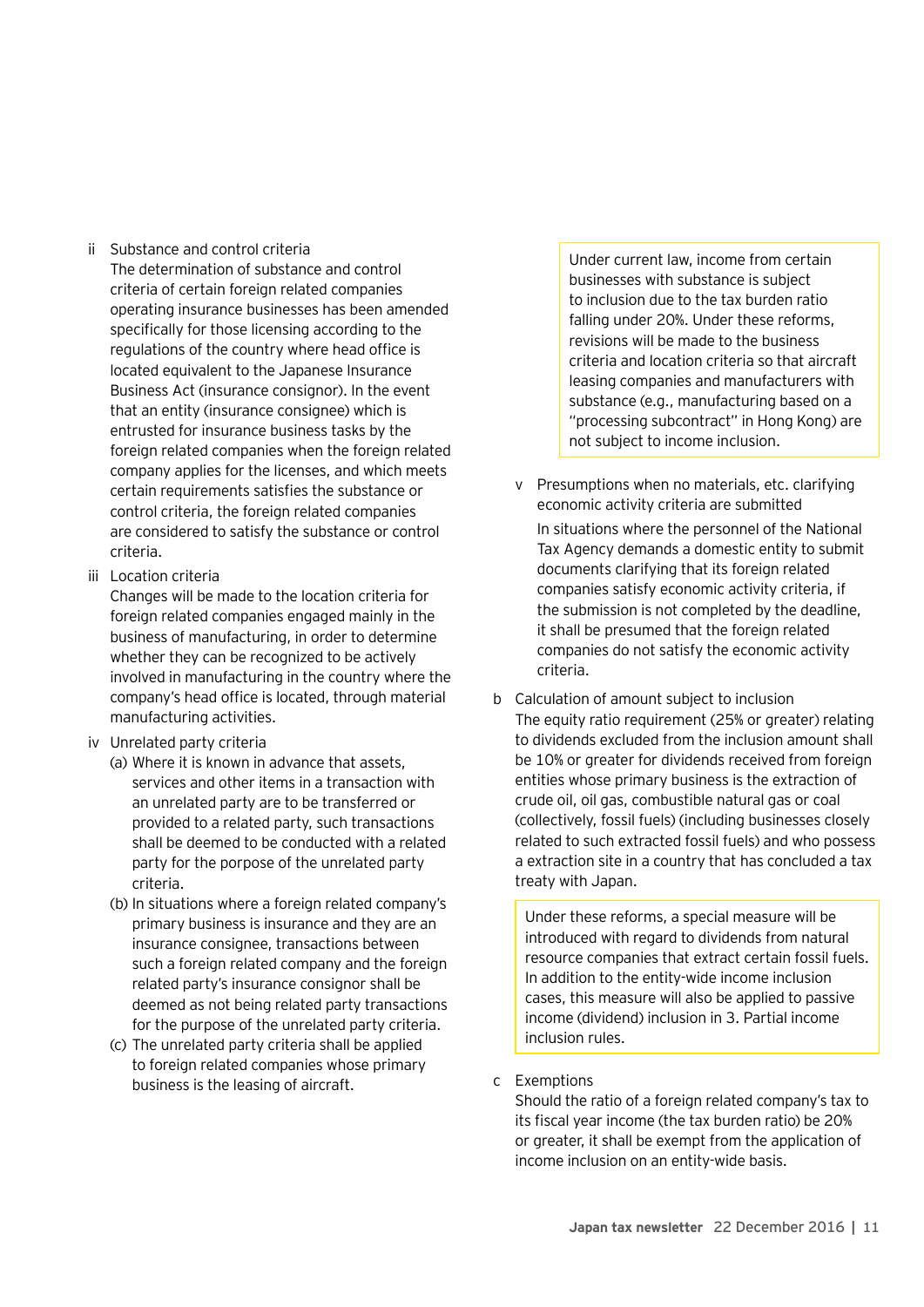So that the administrative burden of companies is not significantly increased from that under the current law, if the tax burden ratio is 20% or more, the subsidiary will be exempt from income inclusion on an entity-wide basis. However, under the new reforms, it will be additionally necessary to determine whether or not the subsidiary is deemed a paper company, etc.

#### **3. Partial income inclusion rules for certain income (Refer to Figure 1-(e))**

a Scope of income subject to partial inclusion Foreign related companies which fulfill all of the economic activity criteria will be subject to partial income (passive income) inclusion. The scope of income covered will be broader than that included under the current passive income definition.

i Interest

Note: The following types on interest shall be excluded.

- (a) Interest received from the lending of money from a foreign related company to its related parties, etc., if the foreign related company satisfies the requirement that its officers or employees are engaged in all of the activities deemed normally required to properly execute the lending of money, etc. in the country where head office is located
- (b) Interest received from the lending of money by another foreign related company which is a related party, etc. of a foreign related company satisfying the requirement in section (a) to the foreign related company satisfying the requirement in section (a)

| Scope of passive income under                                                     | Scope of "certain passive income" after reforms |                                                                                                                       |                                                                                                                                                |  |  |
|-----------------------------------------------------------------------------------|-------------------------------------------------|-----------------------------------------------------------------------------------------------------------------------|------------------------------------------------------------------------------------------------------------------------------------------------|--|--|
| current rules                                                                     |                                                 | In scope                                                                                                              | Out of scope                                                                                                                                   |  |  |
| Interest on bonds*                                                                |                                                 | Interest**                                                                                                            | Interest on deposits earned through the normal course of business and                                                                          |  |  |
| Redemption gains on bonds*                                                        |                                                 |                                                                                                                       | certain interest on loans related to group finance                                                                                             |  |  |
| Capital gains on shares if shareholding is<br>under 10%*                          | ii.                                             | Dividends**                                                                                                           | Dividends from a shareholding, etc. of 25% or more<br>Note: 10% in the case of dividends from certain natural resource<br>investment companies |  |  |
|                                                                                   | iii                                             | Consideration for loan of securities**                                                                                |                                                                                                                                                |  |  |
| Capital gains on shares if shareholding is<br>under $10\%*$                       | iv                                              | Capital gains on securities**                                                                                         | Gains from a shareholding, etc. of 25% or more                                                                                                 |  |  |
| Capital gains on bonds*                                                           |                                                 |                                                                                                                       |                                                                                                                                                |  |  |
|                                                                                   | v                                               | Gains on derivative transactions**                                                                                    | Gains on derivatives trading for hedging purposes and certain futures<br>trading                                                               |  |  |
|                                                                                   | ٧i                                              | Foreign exchange gains**                                                                                              | Gains earned in the normal course of business (excluding business<br>performed to earn foreign exchange gains)                                 |  |  |
|                                                                                   | vii                                             | Other income from financial assets**                                                                                  | Those for hedging purposes                                                                                                                     |  |  |
| Consideration for lease of ships/aircrafts                                        | viii                                            | Consideration of lease of tangible assets                                                                             | Consideration for certain leasing businesses use of assets in the<br>headquarters country                                                      |  |  |
| Royalties on patents<br>(excluding certain royalties on in-house<br>developed IP) | ix                                              | Royalties from intangible assets                                                                                      | Royalties relating to in-house development                                                                                                     |  |  |
|                                                                                   | x                                               | Capital gains on intangible assets                                                                                    | Certain capital gains on in-house development                                                                                                  |  |  |
|                                                                                   | xi                                              | Abnormal income that has no economic<br>substance based on assets, personnel<br>expenses, depreciation expenses, etc. |                                                                                                                                                |  |  |

**(Figure 3)**

• \*Income which is important due to the nature of the business (excluding designated businesses such as shareholding) will not be subject to inclusion • \*\*Financial organizations that fulfill certain requirements are not subject to income inclusion

*Resource: Partially edited version of documents prepared by Tax Investigation Committee at Liberal Democratic Party.*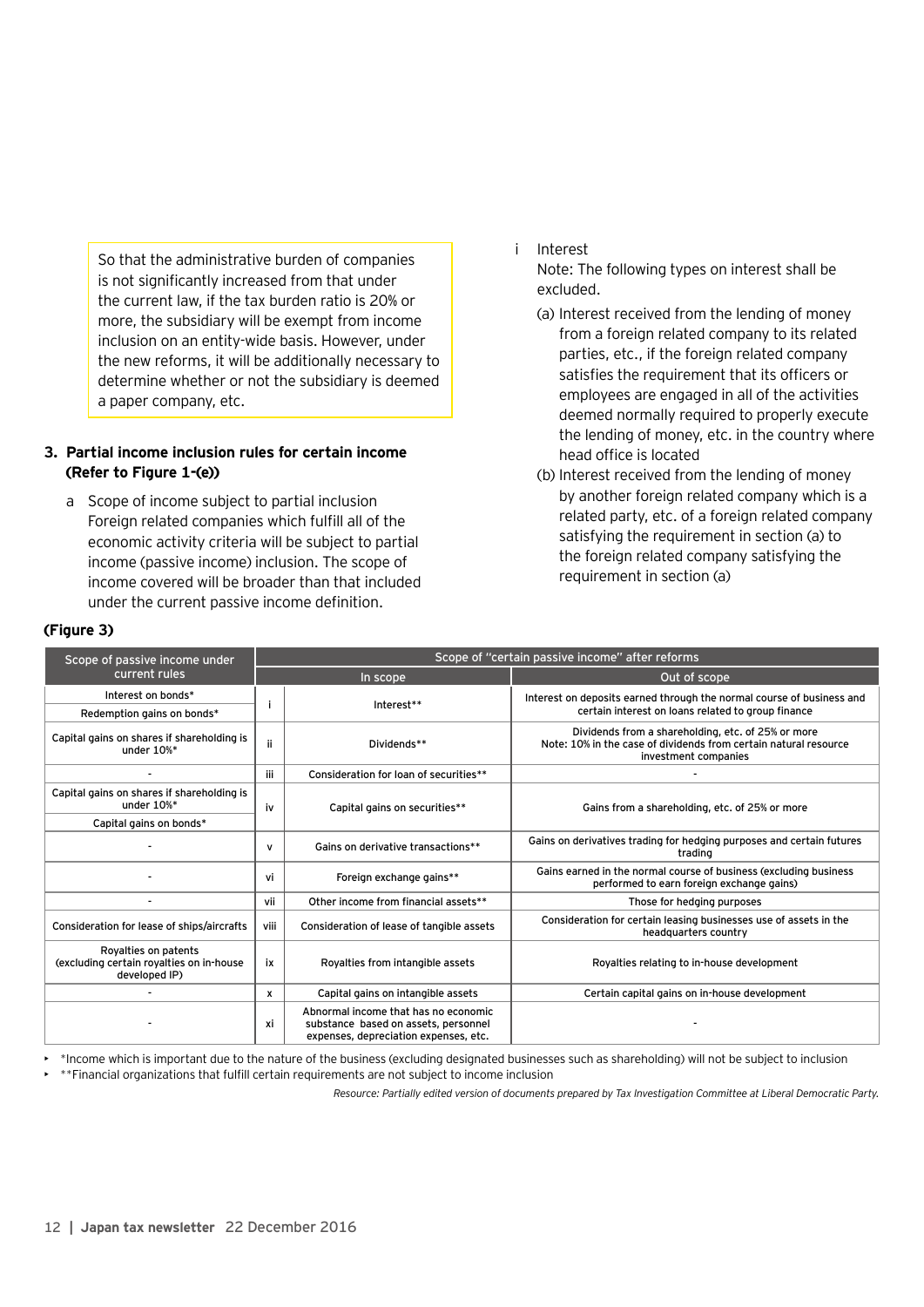- (c) Interest received from the lending of money, where a foreign related company is in the moneylending business in compliance with the laws of the country where head office is located and satisfies the requirement of its officers or employees being engaged in all of the activities deemed normally required to properly execute the lending of money in the country where its head office is located
- (d) Savings interest received from the normal operations related to a foreign related company's business activities

#### ii Dividends

The following dividends shall be excluded. Dividends received from an entity satisfying the requirement of an equity ratio of 25% or greater (excluding dividends that are deductible expenses at the entity making the payment). The equity ratio requirement shall be 10% or greater for dividends received from a foreign entity whose primary business is the extraction of fossil fuels (including businesses closely related to such extracted fossil fuels) and who possess an extraction site in a country that Japan has concluded a tax treaty with.

- iii Consideration for securities lending
- iv Capital gains or loss on securities Note: Capital gains or loss on shares, etc. of entities satisfying the requirement of shareholding ratio of 25% or greater are excluded.
- v Gains or loss from derivative trading Note: Gains or loss from the following derivative transactions are excluded.
	- (a) Gains or loss related to derivative transactions that are clearly conducted for the purpose of hedging, etc.
	- (b) Gains or loss related to commodity futures trading generated from business activities, where a foreign related company is in the commodity futures trading business, in compliance with the laws of the country where head office is located and satisfies the requirement of its officers or employees being engaged in all of the activities deemed normally necessary to properly execute the business activities in the country where head its office is located
- vi Gains or losses from foreign exchange Note: Profit or loss from foreign exchange generated from normal operations related to a foreign related company's business activities (excluding business conducted for the purpose of gaining from differences due to fluctuations in the foreign exchange market) are excluded.
- vii Income similar to income generated from assets which generate income listed from sections i to vi that generate income Note: Profits or losses related to transactions clearly for the purpose of hedging are excluded.
- viii Consideration for the lease of tangible fixed assets Note: The following considerations are excluded.
	- (a) Consideration for the lease of tangible fixed assets, etc. primarily made available for use in the country where head office is located
	- (b) Consideration for the lease of tangible fixed assets where the foreign related company satisfies the requirement that its officers or employees are engaged in all of the business activities deemed normally necessary to properly execute the lease of tangible fixed assets in the country where its head office is located
- ix Royalties from intangible assets, etc. Note: Royalties related to intangible assets, etc. developed in-house, or obtained by paying a reasonable consideration or made available through licensing for business use are excluded.

The scope of royalties from intangible assets will be expanded compared to the current royalties from industrial property (patents, etc.).

x Capital gains or loss from intangible assets, etc. Note: Capital gains or losses related to intangible assets, etc. developed in-house, or obtained by paying a reasonable consideration or made available through licensing for business use are excluded.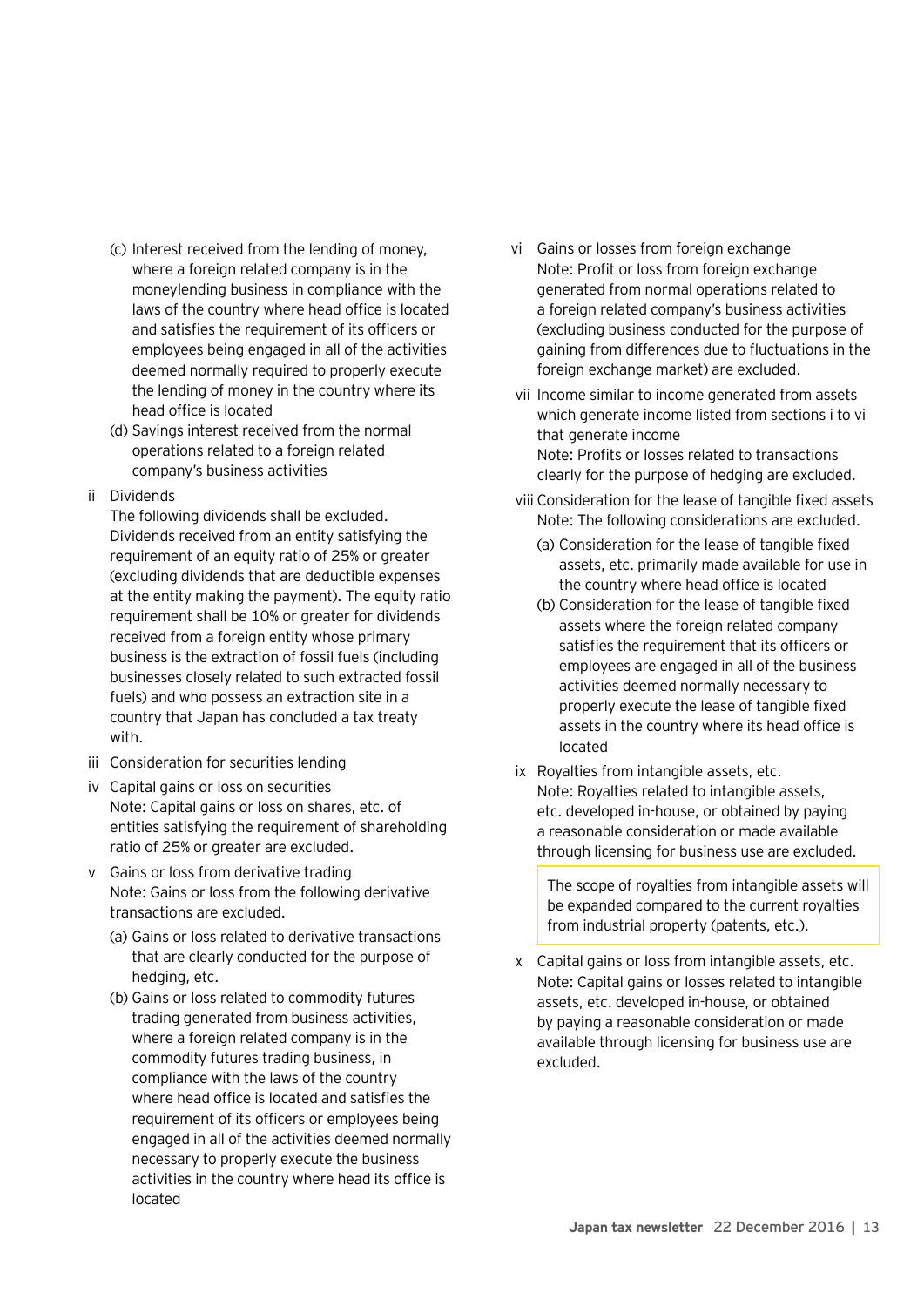xi Income remaining in a foreign related company's profit for the fiscal year after subtracting amounts for income types listed in sections i to x and income deductions



Note: The above income deduction is calculated by multiplying the total of the foreign related company's total assets, accumulated depreciation and personnel expenses by 50%.

Income<br>deduction deduction <sup>=</sup> (foreign related company's total asset + accumulated depreciation + personnel expenses) x 50%

- b Calculation of partial income inclusion amount The amount subject to partial income inclusion shall be the total of the following amounts, for the foreign related companies, in the fiscal year.
	- i Total of above sections a.i to iii, viii, ix and xi
	- ii Total of above sections a.iv to vii and x (nil if this amount falls below zero)



c Carry forward of losses relating to the partial income inclusion amount

In the event that the amount of above section b.ii is negative in any of the fiscal years in the seven years before the starting date of the current fiscal year, that loss may be offset in the calculation of the amount in above section b.ii for the current fiscal year.

The scope of passive income was previously very limited, so it was very rare that foreign subsidiaries which fulfilled the exemption criteria were subject to inclusion of passive income. The type and scope of passive income subject to inclusion will be expanded under the reforms, so it is expected that administrative tasks to determine the applicability of income inclusion and the existence of passive income should increase.

- d Partial income inclusion related to financial subsidiaries, etc.
	- i Scope of income subject to partial income inclusion The income subject to partial income inclusion for a foreign related company engaged in banking, financial instruments business or insurance, in compliance with the laws of the country where its head office is located and satisfying the requirement of its officers or employees being engaged in all of the activities deemed normally required to precisely execute the business activities in the head office location (a financial subsidiary) is, regardless of above section a, as follows.
		- (a) Income related to abnormal level of capital of financial subsidiary
		- (b) Income listed as above section a.viii (consideration for lease of tangible assets)
		- (c) Income listed as above section a.ix (royalties from intangible assets)
		- (d) Income listed as above section a.x (capital gains or losses from intangible assets)
		- (e) Income listed as above section a.xi (income remaining from a foreign related company's profit for the fiscal year after substracting the income amounts for income types listed in sections i to x and income deductions)
	- ii Calculation of amount subject to partial income inclusion

The amount subject to partial income inclusion is, regardless of above section b, the greater of the following for the fiscal year of the financial subsidiary.

(a) Income amount listed in above section i.(a) Income related to abnormal level of capital of financial subsidiary)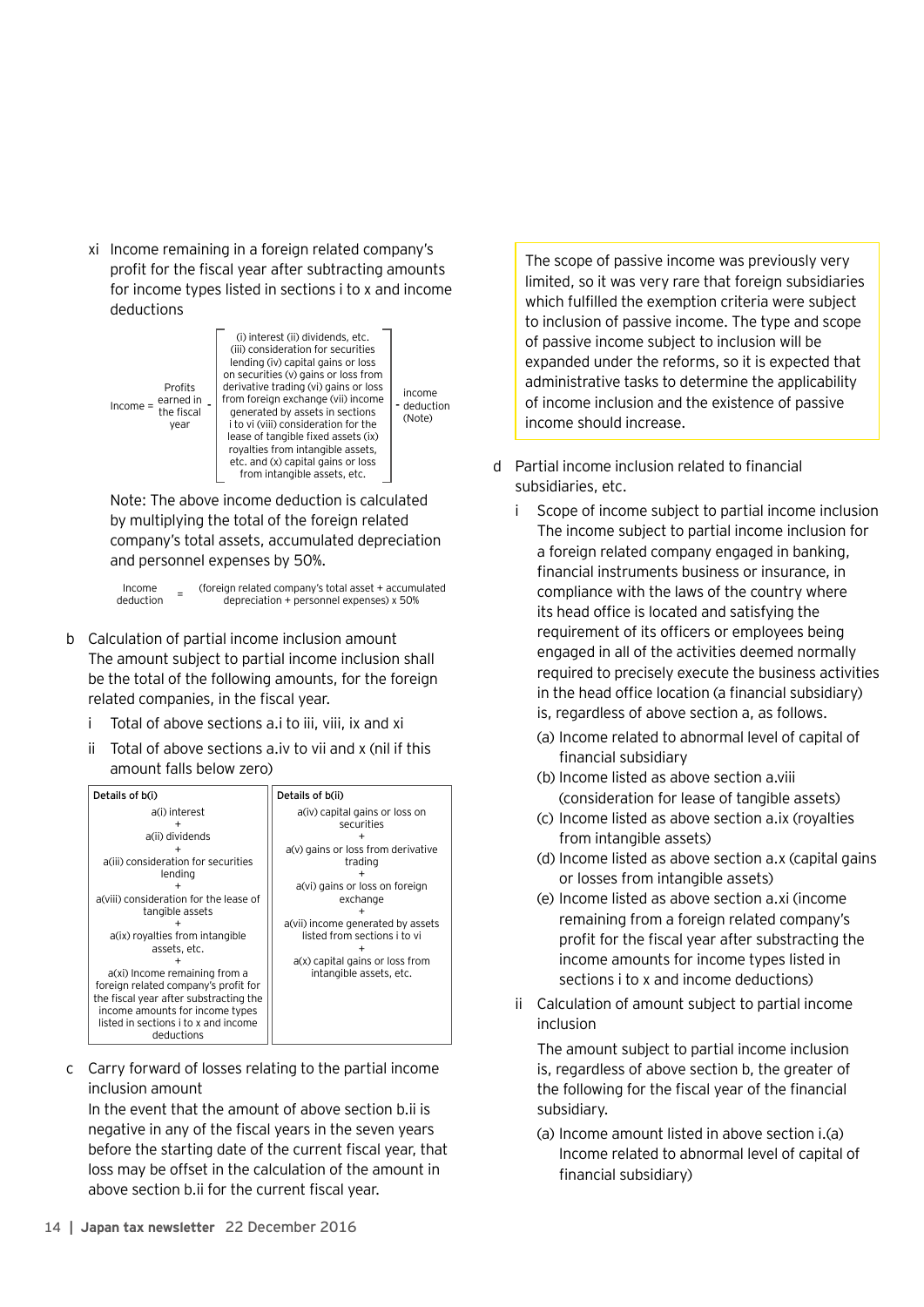(b) Total of income amounts listed in above sections i.(b), (c) and (e), and i.(d) (nil if this amount falls below zero)

i(b) Consideration for lease of tangible assets + i(c) Royalties from intangible assets, etc. + i(e) Income listed as above section a.xi (income remaining from a foreign related company's profit for the fiscal year after substracting the income amounts for income types listed in sections i to x and income deductions) + i(d) Capital gains on intangible assets, etc.

iii Carry forward of losses relating to the partial income inclusion amount

In the event that the amount of above section i(d) is negative in any of the fiscal years in the seven years before the starting date of the current fiscal year, the loss may be offset in the calculation of the amount of above section i(d) income for the current fiscal year.

Certain types of passive income earned by financial subsidiaries (principal business income) that fulfill certain requirements will not be subject to income inclusion.

#### e Exemptions

- i Should the tax burden ratio of a foreign related company's fiscal year be 20% or greater, the foreign related company shall be exempt from the application of partial income inclusion.
- ii The materiality threshold related to partial income inclusion shall be increased to JPY20 million or less (current: JPY10 million or less).
- iii With regards to requirements for the materiality threshold of partial income inclusion, the requirements to attach documents to final tax returns stating that the requirement is satisfied and to retain documents clarifying the application shall be abolished.

Consideration has been shown for companies by raising the materiality threshold from JPY10 million to JPY20 million and reducing the administrative burden by not requiring attachment of supporting documents to the tax return, etc.

- **4. Income inclusion on an entity-wide basis for certain foreign related companies (Refer to Figure 1-(f))**
	- a Foreign related companies subject to income inclusion Foreign related companies listed below shall be subject to income inclusion on an entity-wide basis.
		- Foreign related companies that do not satisfy any of the following requirements:
			- (a) Possesses a fixed facility deemed necessary to conduct its primary business, such as an office (for certain foreign related companies engaged in insurance, includes situations equivalent to possessing such facility)
			- (b) Manages, controls and operates the business by themselves in the country where its head office is located (for certain foreign related companies engaged in insurance, includes situations equivalent to conducting such activities by themselves).

Note: In situations where the personnel of the National Tax Agency demands that a domestic entity submit documents clarifying that its foreign related companies satisfy the above requirements (a) or (b), if the submission is not completed by the deadline, it is presumed that the foreign related companies do not satisfy the requirements.

ii Foreign related companies whose ratio of the total amount of income listed in above sections 3.a.i-x to the amount of total assets (for financial subsidiaries, the ratio of the greater of either the income listed above in section 3.d.i.(a) or total of above sections 3.d.i.(b)-(d) to the amount of total assets) is over 30% (limited to foreign related companies with the ratio of the total of securities, loans and intangible fixed assets, etc. to the amount of total assets of over 50%)

30% < 3a(i) interest + (ii) dividends, etc. + (iii) consideration for securities lending + (iv) capital gains or loss on securities + (v) gains or loss from derivative trading + (vi) gains or loss from foreign exchange + (vii) income generated by assets in sections  $\mathbf i$  to  $\mathbf v$ i + (viii) consideration for the lease of tangible assets + (ix) royalties from intangible assets, etc. and  $+(x)$ capital gains or loss from intangible assets, etc.

Total assets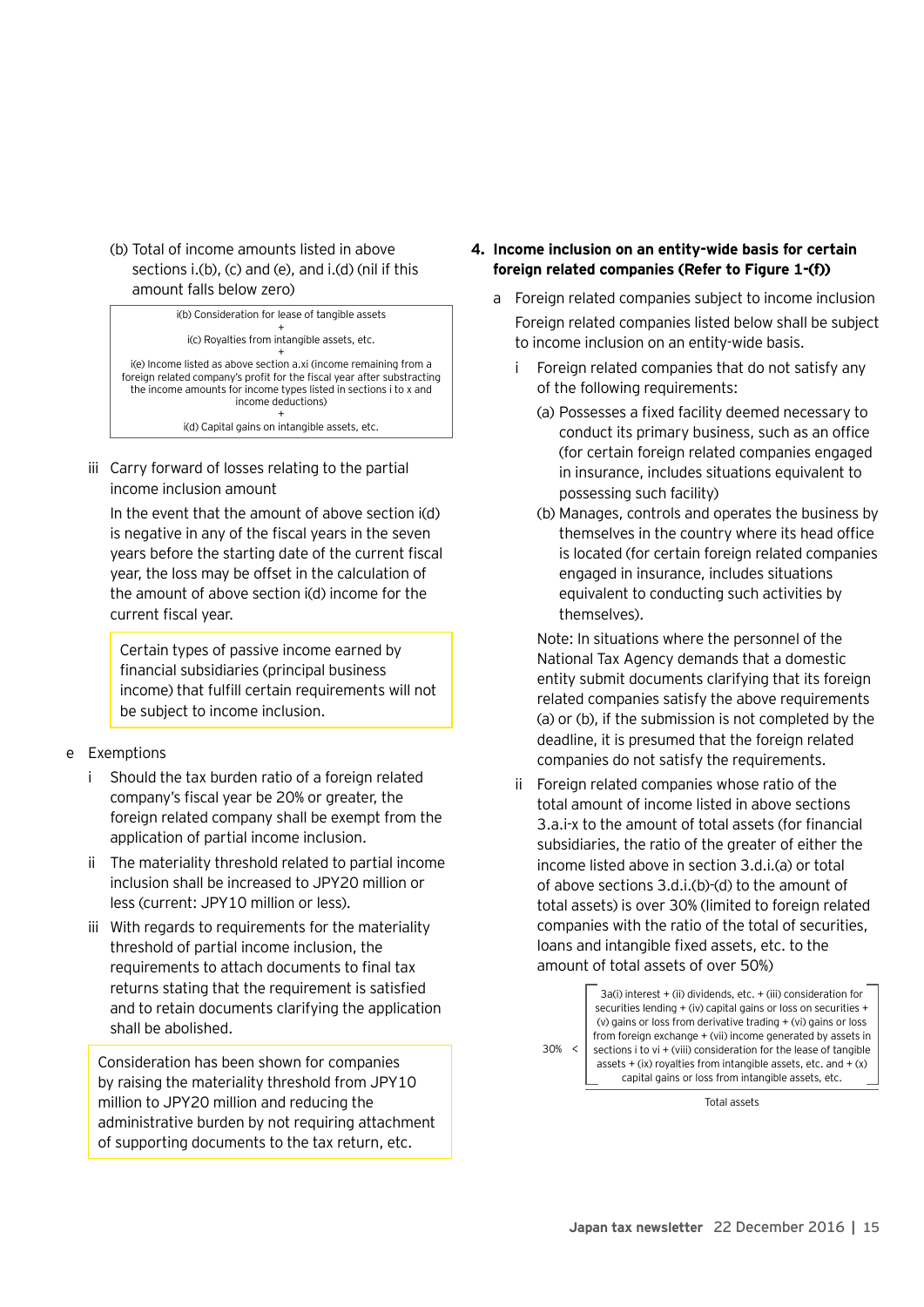#### Financial subsidiaries



- (b) 3d(i)(b) Consideration for leasing of tangible assets + (c) Royalties on intangible assets + (d) Capital gains on intangible assets
- iii Foreign related companies with headquarters, etc. in countries or regions designated by the Minister of Finance to be countries or regions that are uncooperative in the exchange of tax information (blacklist countries)
- b Calculation of included income

The calculation of included income shall be the same as the calculation of the inclusion amount in above section 2 Income inclusion on an entity-wide basis.

c Exemptions

Should the tax burden ratio of a foreign related company listed in above sections a.i-iii be 30% or greater for the fiscal year, it shall be exempt from the application of income inclusion on an entity-wide basis.

These reforms abolish the simple trigger rate concept and paper companies (a.i. above), de facto cash box companies (a.ii above) and companies in blacklist countries (a.iii above) will, as a rule, be subject to income inclusion on an entity-wide basis, even if the tax burden ratio is 20% or over. However, in order to reduce the administrative burden of companies, a high-tax rate criteria of 30% will be introduced with regards to Foreign related companies listed in sections a.i-iii. Firstly, it is necessary to check whether your foreign related companies would be deemed as one of these types of company.

Caution is required with regard to de facto cash box companies, as irrespective of the substance of the business, if the form requirement is satisfied, they will be subject to entity-wide income inclusion.

#### **5. Other**

a Attachment of financial statements, etc. related to foreign related companies

Domestic entities must attach financial statements, etc. related to the following foreign related companies to their final tax returns.

- i. Foreign related companies with tax burden ratio of under 20%
- ii. Foreign related companies with tax burden ratio of under 30% (limited to foreign related companies listed in sections 4.a.i-iii)
- b Adjustment for double taxation
	- iii. If income inclusion from above sections 2 to 4 is applied to a domestic entity, out of the total amount of Japanese income tax, special income tax for reconstruction and corporate tax, the amount equivalent to the portion subject to inclusion according to income inclusion from above sections 2 to 4 shall be deducted from the corporate tax amount of the domestic entity.
	- iv. Out of the amount of dividends, etc. that an investment entity, etc. receives from its foreign related companies, the amount for that foreign related company to achieve the total amount to be subject to inclusion in the fiscal year including the day the dividends, etc. from the investment entity, etc. is received and each of the fiscal years within 10 years of the day that fiscal year began is not included in the taxable income amount for the purpose of calculating the investment entity's income amount.
- c Implementation of related measures

Appropriate measures resulting from the above revisions will be implemented in related systems such as foreign subsidiary income inclusion related to residents and special taxation measures for income related to specified foreign entities related to domestic entities that are specially-related shareholders.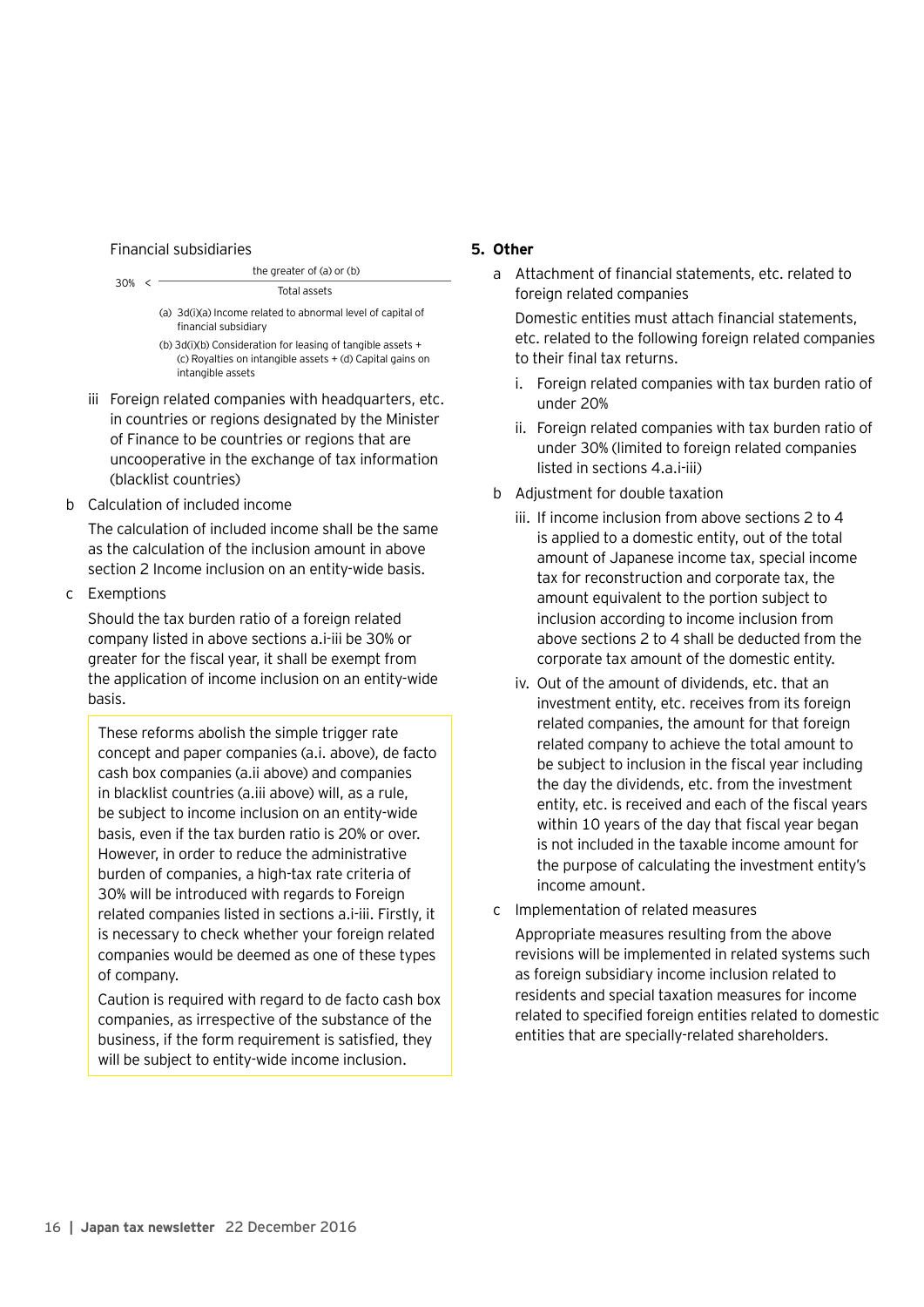#### **6. Applicable date**

The above revisions shall be applied from fiscal years of foreign related companies beginning on or after 1 April 2018.

For foreign related companies with a December yearend, the first year of application will be the fiscal year ending December 2019.

## **Measures relating to the revisions to the reorganization taxation rules for distributions in kind of wholly-owned subsidiary shares**

(Refer to Corporate taxation – Reorganization taxation rules 1. Introduction of spin-off taxation rules)

The following measures will be established for cases where non-residents or foreign shareholders receive subsidiary shares by a distribution in kind in which all of the shares of a wholly-owned subsidiary are distributed so that it is treated the same as a divisive-type split.

- (1) Requirements regarding capital gains taxation on transfers of shares which are similar to business transfers (in which shares in subsidiary or other assets are issued) will be provided.
- (2) If only shares in the foreign subsidiary are distributed according to the number of shares held by the nonresidents or foreign shareholders of the company which executes the distribution in kind in Japan, tax will be assessed on the capital gains (only on Japan source income subject to Japan tax) on old shares (shares of the company which executes the distribution in kind in Japan).

## **Updates to domestic law in line with reforms to tax treaty mutual agreement procedures**

Domestic law will be revised as follows in line with the reforms to tax treaty mutual agreement procedures

- (1) In the mutual agreement application procedures, a resident of a tax treaty counterpart country will be able to apply to the National Tax Agency Commissioner for mutual agreement procedures.
- (2) In the arbitration procedures, a party that has applied for mutual agreement procedures to the competent authority of a tax treaty counterparty country will be able to make a request for arbitration to the National Tax Agency Commissioner.
- (3) The necessary measures will be established for tax payment deferral relating to the special measure for taxation on transactions with foreign related parties.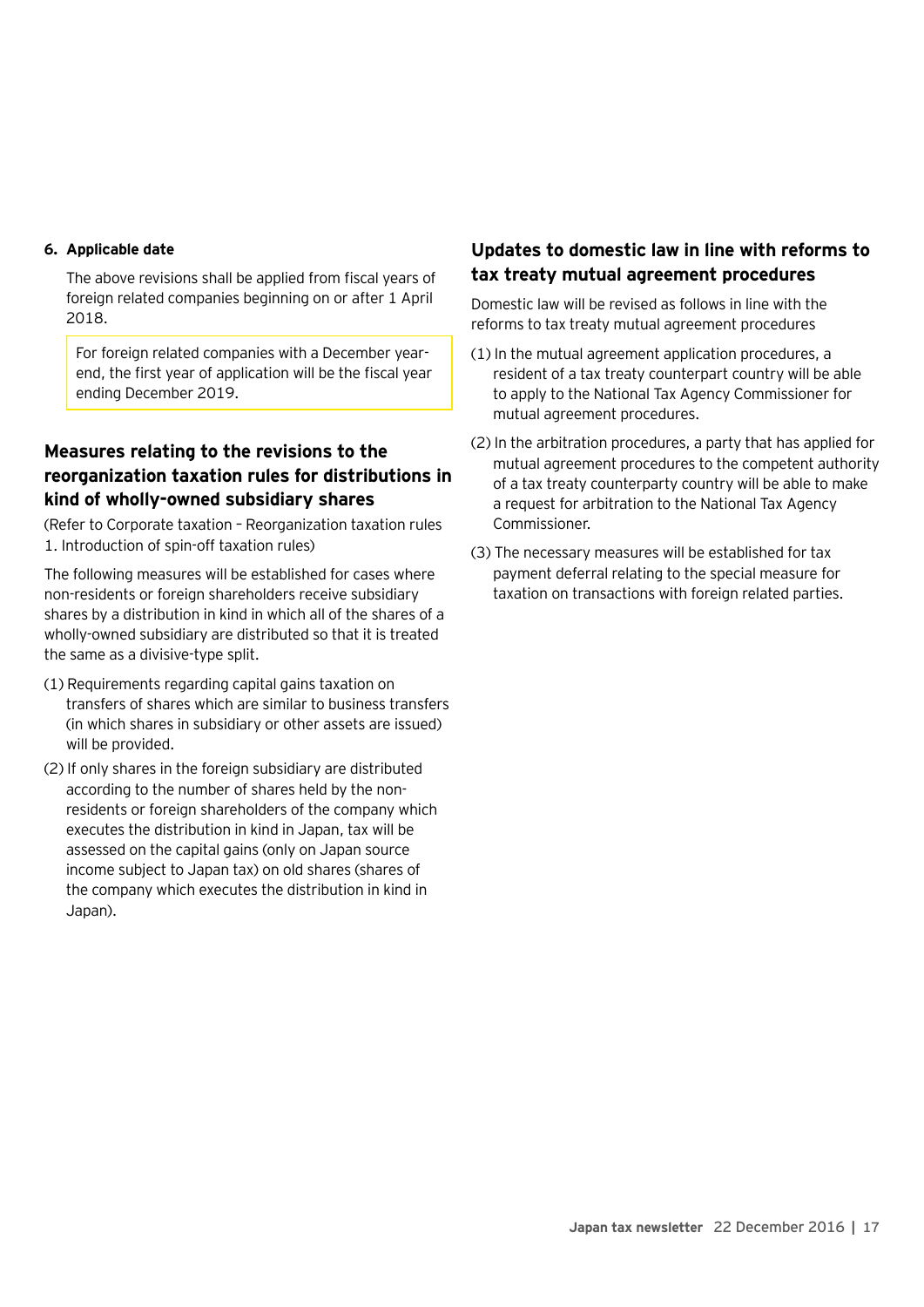## **Individual income taxation and property taxation**

## **Spouse deduction and special spouse deduction**

The revised upper limit of spousal income for taking the full spouse deduction or the full special spouse deduction will be increased to a maximum spouse salary income of JPY1.5 million. The maximum spouse deduction and the special spouse deduction amount will be staggered according to the total income of the individual or their spouse. If the resident individual's total income exceeds JPY10 million (i.e., salary income of JPY12.2 million) or if the spouse's income exceeds JPY1.23 million (JPY2.01 salary income), no spouse deduction can be taken.

#### (1)Spouse deduction

The spouse deduction amounts will be as follows.

| Resident's total                | <b>Deduction amount</b> |                       |  |  |
|---------------------------------|-------------------------|-----------------------|--|--|
| income                          | <b>Spouse</b>           | <b>Elderly spouse</b> |  |  |
| JPY9m or less                   | 380,000                 | 480,000               |  |  |
| JPY9.5 or less,<br>over JPY9m   | 260,000                 | 320,000               |  |  |
| JPY10m or less,<br>over JPY9.5m | 130,000                 | 160,000               |  |  |

#### (2)Special spouse deduction

The special spouse deduction can be taken where the spouse's total income is JPY1.23 million or less but over JPY380,000 (currently under JPY760,000 but over JPY380,000).

#### **Deduction received by taxpayer (taxpayer's total income is JPY9m or less)**



*Note: This reform will be applied to income tax from 2018 onwards.*

It is hoped that this will transform attitudes to work arrangements, resolve the lack of human resources and contribute to the growth of the Japanese economy. This reform represents the first step of an overhaul of individual income tax. In anticipation of future reforms of the tax regime, social security regime and companies' spouse allowances, it may be necessary to rethink the way household members work.

## **New type of NISA**

The tax exemption measure for dividends and capital gains income arising from small investments (Nippon individual savings account) took effect from January 2014. Under the 2017 reforms, a second type of NISA will be introduced to support the stable wealth accumulation of households. Dividends and capital gains on a publicly-offered stock investment trust which relates to a tax-exempt account opened using a certain cumulative investment agreements will be tax exempt for 20 years up to JPY400,000 in annual investment. Savers will choose between the current NISA and this new NISA.

With the introduction of a new type of NISA, those who would like to build up assets can now choose a preferential measure that suits their investment style best. This is expected to encourage further steady asset building by households.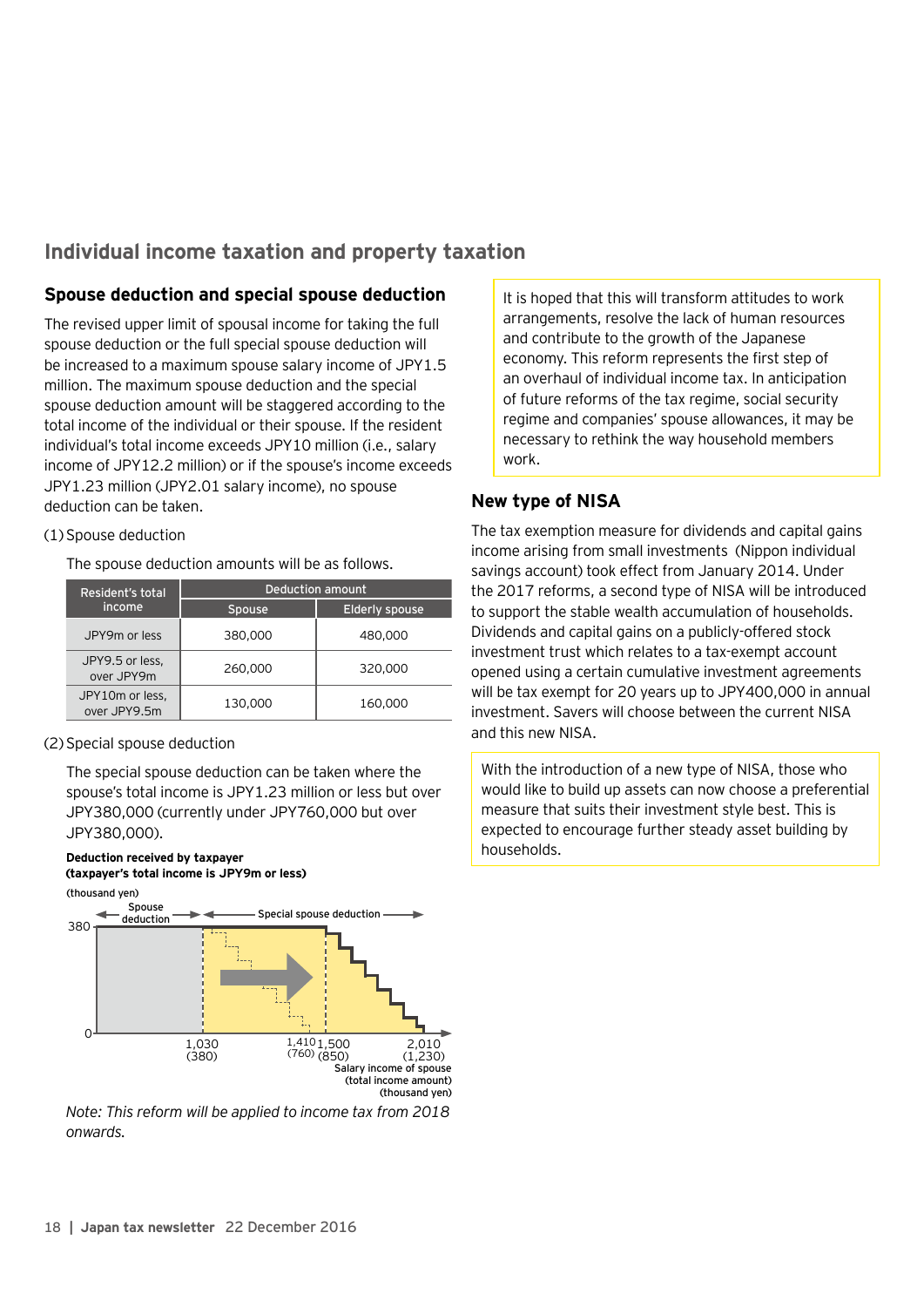## **Inheritance and gift tax on foreign property**

The following revisions will be made in relation to inheritance between foreigners temporarily residing in Japan and to tackle avoidance of inheritance and gift tax on foreign property by Japanese nationals.

- (1)The requirement for exemption of inheritance tax on foreign property for an heir who has no domicile in Japan but who has Japanese nationality will be lengthened from 5 years to 10 years for the period in which both the deceased and the heir have not had an domicile in Japan.
- (2)Currently, in the case of inheritance from a non-Japan domiciled deceased to a non-Japan domciled and non-Japan national heir, only property located in Japan is taxable. However, in order to prevent tax avoidance, if an heir who does not have a domicile in Japan and is not a Japanese national acquires foreign property through inheritance or bequest from a deceased (excluding a person who is not Japanese national and who live temporarily in Japan\*) that does not have a domicile in Japan but had a domicile in Japan anytime in the 10 years before inheritance, inheritance tax will be assessed on foreign property.

#### **Taxable assets**

|                    | Donee/                          |                          | No domicile in Japan            |                                    |                       |
|--------------------|---------------------------------|--------------------------|---------------------------------|------------------------------------|-----------------------|
| heir               |                                 | Domicile                 | Japan national                  |                                    |                       |
| Donor/<br>deceased |                                 | in Japan                 | Domicile<br>in last 10<br>years | No domicile<br>in last 10<br>years | Non-Japan<br>national |
| Domicile in Japan  |                                 |                          |                                 |                                    |                       |
| No domicile        | Domicile in<br>last 10 years    | Japan + foreign property |                                 |                                    |                       |
| in Japan           | No domicile in<br>last 10 years |                          |                                 | Only Japan property                |                       |

(3)Under the existing law, foreigners who live temporarily in Japan are subject to inheritance tax on foreign property (e.g., their house in their home country), however the scope of inheritance taxation relating to inheritance or bequest of certain deceased and heirs who have Status of Residence in Table 1 of the Immigration Control and Refugee Recognition Act and live temporarily in Japan\* will be limited to taxation on property in Japan.

*\* A person is considered temporarily staying in Japan if the total period of having a domicile in Japan in aggregate is less than 10 years within the past 15 years before the inheritance or gift.*

*Note: Gift tax rules will also be revised in line with the above. Note: The above reforms will be applied to inheritance tax and gift tax on property acquired through inheritance, bequest or gift on or after 1 April 2017.*

The problem of families avoiding tax on foreign property by both the parent and children relocating outside Japan for five years has been known for a long time. This reform aims to deal with this issue. On the other hand, as property in the home country will not be taxable on inheritance between foreign nationals, this is expected to encourage immigration of highly-skilled foreigners to Japan.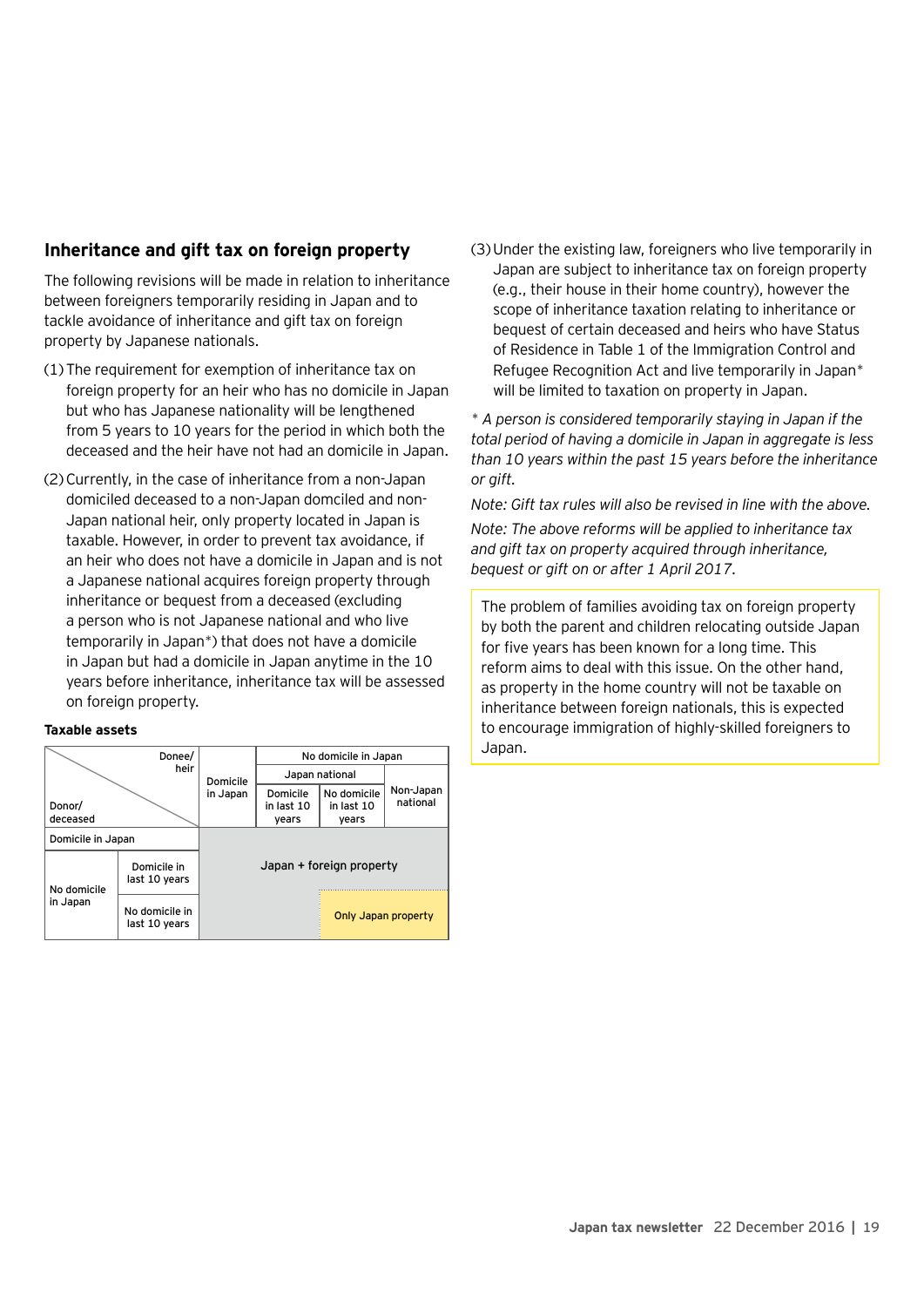## **Revisions to business succession taxation**

The following revisions and other changes will be made to encourage the use of the deferral system for inheritance tax and gift tax payment in the case of succession of unlisted companies.

- (1)When those affected by natural disaster use this system, depending on the kind of damage, there will be a relaxation/exemption of the employment retention requirement for authorized succeeding companies, exemption from deferred tax during the business succession period, and relaxation of the advance director inauguration requirement.
- (2)In the calculation of the number of regular employees in the employment retention requirement relating to annulation of tax payment deferral, fractions of one will be rounded down (currently, rounded up).
- (3)Gifts relating to settlement taxation at time of inheritance will be covered by the gift tax payment deferral system.
- (4)The requirement to be a small or medium business and the requirement that the shares are unlisted shares – which are authorized succeeding company requirements for the inheritance tax payment deferral system – will be abolished.

*Note: The above reforms will be applied to inheritance tax and gift tax on property acquired through inheritance, bequest or gift on or after 1 January 2017.*

With the ageing of small and medium business owners, it is important to encourage timely and well-planned business succession. As such, following on from the 2013 tax reforms, there will be further relaxation of requirements, improving the practical usage of this system.

## **Inheritance tax property valuation**

Under the market valuation principle in Inheritance Tax Law, revisions will bring the valuation in line with actual practice.

- (1)With respect to the valuation of unlisted shares, revisions will be made to the weight of the basic amount and the reference to consolidated financial results of listed companies in the similar business comparison method, as well as the classification of size of evaluated companies.
- (2)The valuation method for large areas of land will be revised. Instead of a reduction proportionate to area, in the future a method will be applied that reflects the unique characteristics of sites such as the geography and the area. The applicable requirements will also be clarified.
- (3)Warranty bonds will be included in the criteria for determining whether a company is a deemed a "special shareholding-type company".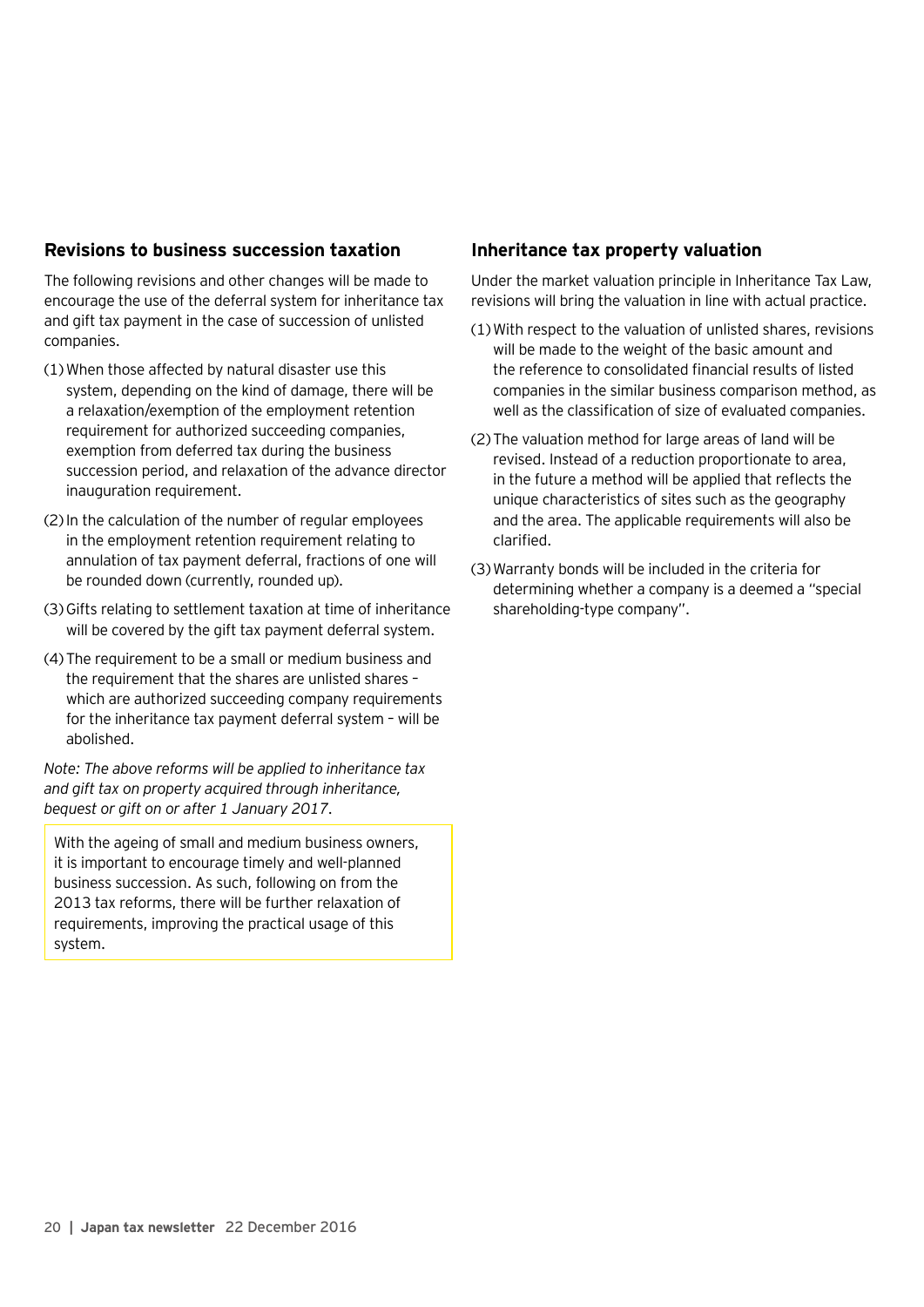## **Tax administration and others**

## **Revision of procedures for national tax rules violation investigations**

In order to accompany changes to economic activities there will be a revision to procedures related to tax inspections and audits, including the establishment of procedures to seize electronic records.

- 1. In place of seizing personal computers, etc., it will become possible to duplicate, transfer or print data onto CD-R or other media and seize such media.
- 2. Certain electronic records stored in external servers, etc., can be duplicated onto personal computers subject to seizure.
- 3. It will be possible to have server administrators, etc., record or print electronic records onto CD-R or other media and seize such media.
- 4. Internet service providers can be required to maintain electronic data of communication records for periods, as a general rule, not to exceed 30 days.

## **Revision of liquor tax rate structure**

Liquor tax rates for beer-like beverages will be unified in October 2026. In order to avoid a sudden fluctuation of consumer burden, the revision will be implemented in three stages – the first in October 2020 and the second in October 2023.

Other measures such as expansions to the definition of "beer" and the scope of beer-like beverages will be implemented as well.

## **Revision and extension of eco-car tax reductions**

The eco-car tax reduction for vehicle excise tax is currently available for vehicles acquired on or before 31 March 2017, and for vehicle weight tax for new vehicles registered on or before 30 April 2017. For both taxes the eco-car tax reduction period will be extended by two years, with stricter fuel consumption conditions implemented in stages.

## **Extension of reductions to real estate registration and license tax**

The 2.0% registration and license tax for the transfer of ownership resulting from the sale of land is currently reduced to 1.5% until 31 March 2017. The application of this tax reduction will be extended by two years.

## **Revision of fixed asset tax, etc. related to highrise apartments, etc.**

The evaluation method of fixed asset tax related to high-rise apartments will be revised. Fixed asset tax related to highrise apartment units is calculated by dividing the fixed asset tax amount of the entire building proportionally for each unit owner according to the occupied floor area of each unit. However, for high-rise residential buildings exceeding 60 meters in height, the calculation of the occupied floor area of each unit will be revised according to a rate reflecting recent transaction price trends.



#### **(Figure 1 - Revision of rate structure (beer-like beverages))**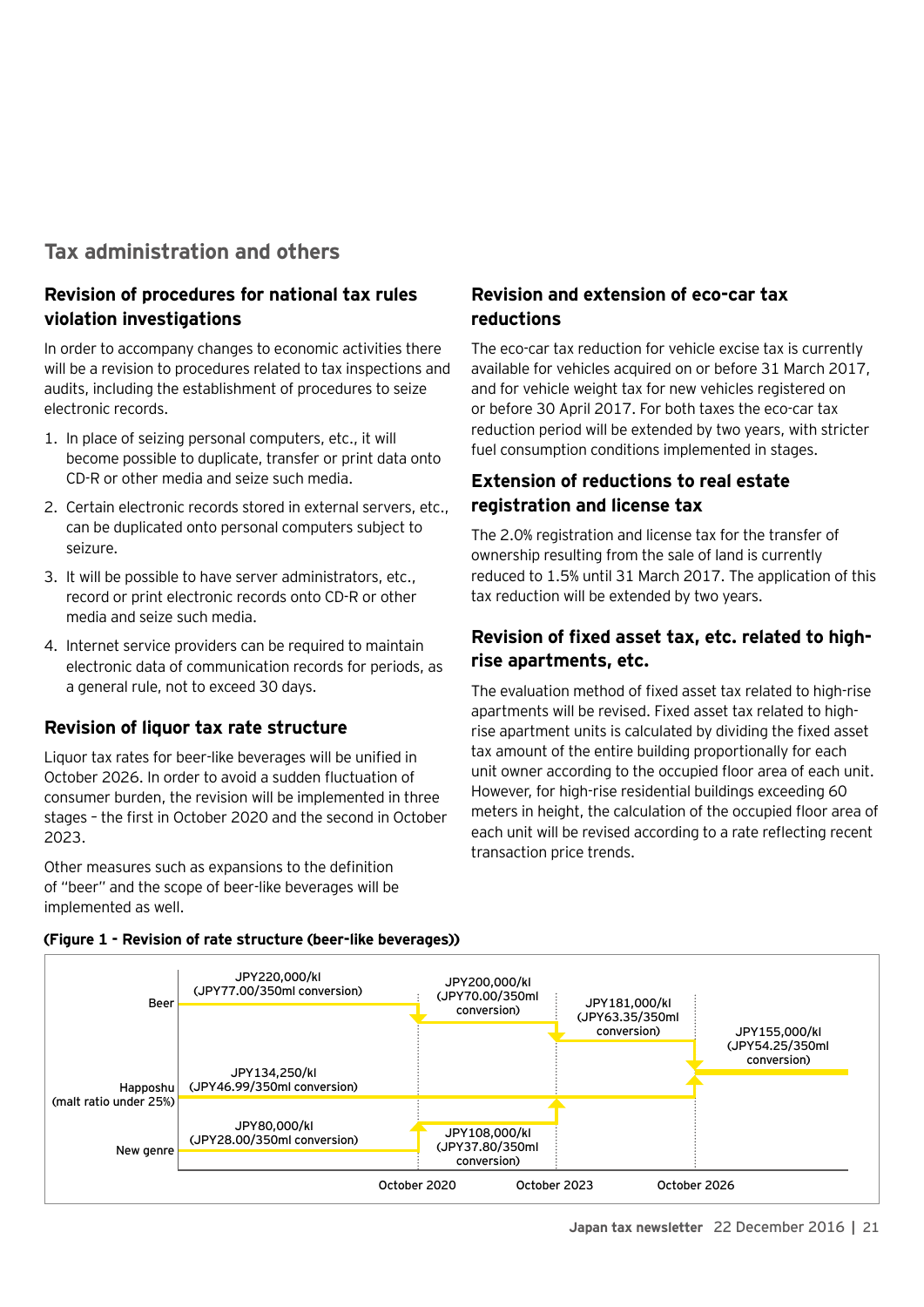Specifically, the evaluation of occupied floor area will increase by approximately 0.26% for each higher floor of a building. This reform will be applied to high-rise apartments that will be subject to taxation for the first time from 2018 (excluding apartments that include residences for which the sales agreement was concluded before 1 April 2017).

The market prices of high-rise apartment units are often greater on higher floors than lower floors, but under the current system the fixed asset tax evaluation amount is the same for a unit with the same occupied floor space, regardless of the level. This has led to instances where higher level units are purchased as inheritance tax planning measures, taking advantage of the fact that inheritance tax is calculated on a fixed asset tax basis. This tax reform is expected to counter such inheritance tax strategies.

## **Consumption tax on virtual currencies**

The trading of virtual currencies prescribed in the Payment Services Act conducted domestically on or after 1 July 2017 will not be subject to consumption tax.

## **Repurchase transactions**

The scope of income excluded from taxation will include interest and rent, etc., payments received by foreign entities excluding foreign financial institutions, etc., in bond repurchase agreements satisfying requirements including transactions of book-entry JGBs with specified financial institutions, etc., with a transaction period of three months or less, for periods beginning between 1 April 2017 and 31 March 2019.

#### **(Figure 2)**

## **Measures related to the postponement of consumption tax rate increase**

A tax reform proposal for the consumption tax rate increase was passed and established on 18 November 2016, independent of the 2017 tax reform outline. This consumption tax rate increase to 10% and the implementation of a reduced tax rate system have been postponed by two and a half years, to 1 October 2019. The special calculation for simplified calculation of output and input tax will be abolished for companies which are not SMEs.

The schedule of transition to the multiple tax rate scheme is as set out below (Figure 2).